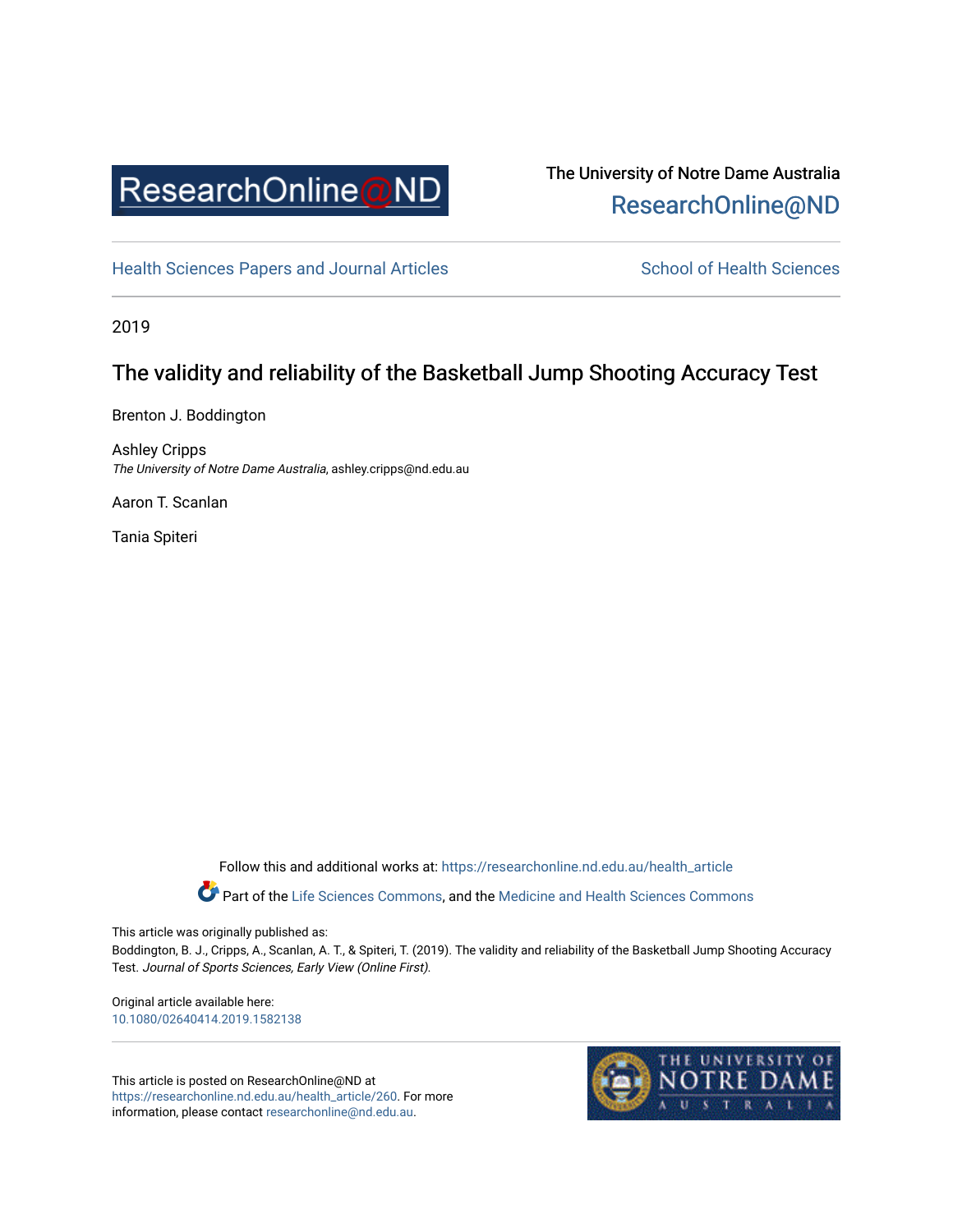This is an Author's Original Manuscript of an article published by Taylor & Francis Group in *Journal of Sports Sciences* on 16 February 2019**,** available online**:** <https://www.tandfonline.com/doi/full/10.1080/02640414.2019.1582138>

Boddington, B.J., Cripps, A.J., Scanlan, A.T., and Spiteri, T. (2019). The validity and reliability of the Basketball Jump Shooting Accuracy Test *Journal of Sports Sciences, Early View Online First*. doi: 10.1080/02640414.2019.1582138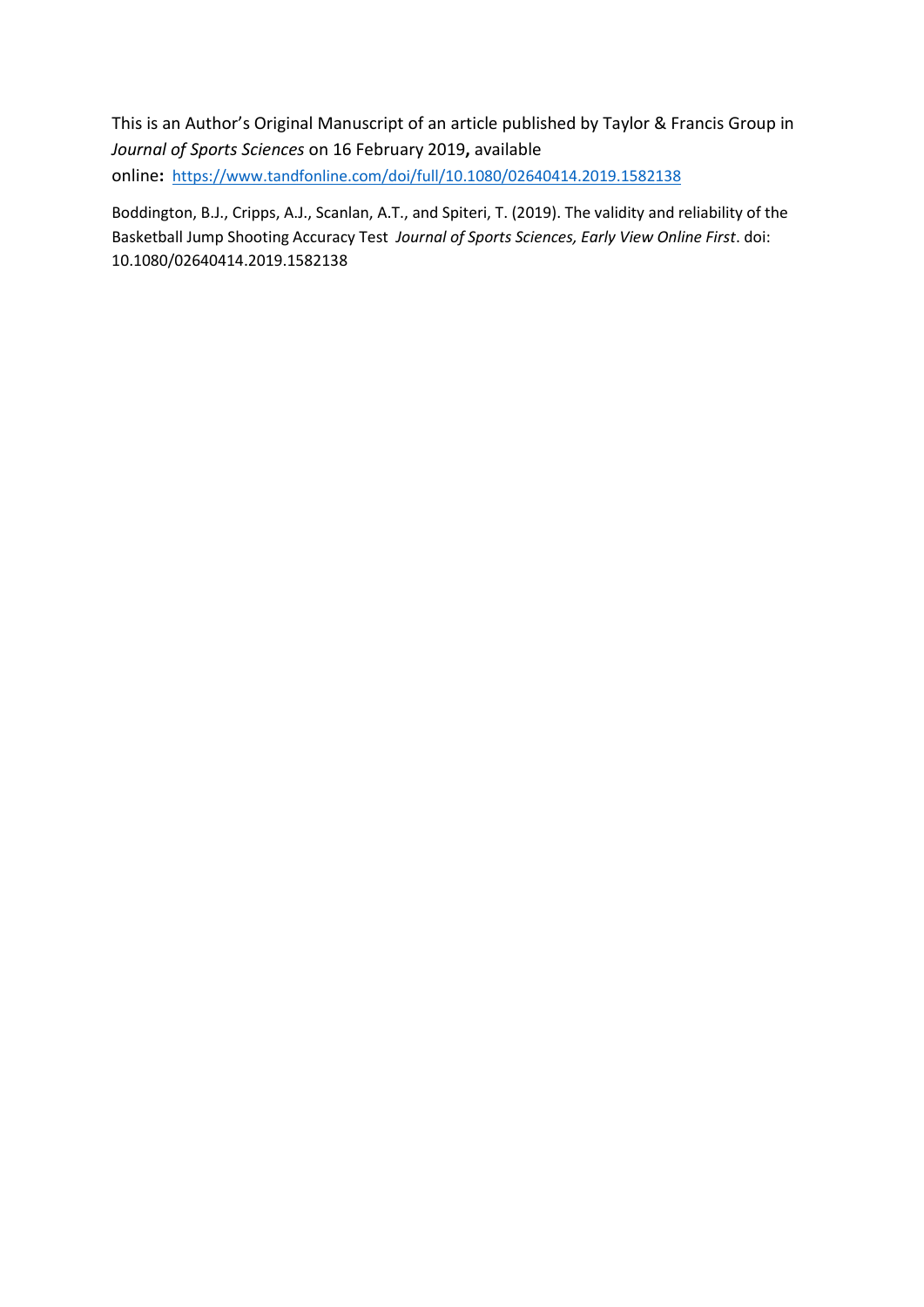| $\mathbf{1}$   | The validity and reliability of the Basketball Jump Shooting Accuracy Test                                                      |
|----------------|---------------------------------------------------------------------------------------------------------------------------------|
| $\overline{2}$ |                                                                                                                                 |
| 3              | <b>Submission Type: Original Article</b>                                                                                        |
| $\overline{4}$ |                                                                                                                                 |
| 5              | Brenton J. Boddington <sup>1</sup> , Ashley J. Cripps <sup>1</sup> , Aaron T. Scanlan <sup>2</sup> , Tania Spiteri <sup>1</sup> |
| 6              | <sup>1</sup> School of Health Sciences, The University of Notre Dame, Fremantle, WA,                                            |
| $\tau$         | Australia. <sup>2</sup> Human Exercise and Training Laboratory, School of Health, Medical                                       |
| 8              | and Applied Sciences, Central Queensland University, Rockhampton, Australia.                                                    |
| 9              |                                                                                                                                 |
| 10             | Correspondence: Brenton J Boddington, School of Health Sciences, The University                                                 |
| 11             | of Notre Dame, Fremantle, WA, Australia, 6160.                                                                                  |
| 12             | Email: brenton.boddington1@my.nd.edu.au                                                                                         |
| 13             |                                                                                                                                 |
| 14             | <b>Abstract word count: 200</b>                                                                                                 |
| 15             | <b>Number of references: 35</b>                                                                                                 |
| 16             | Text-only word count: 4414                                                                                                      |
| 17             | Number of tables and figures: 5                                                                                                 |
| 18             |                                                                                                                                 |
| 19             |                                                                                                                                 |
| 20             |                                                                                                                                 |
| 21             |                                                                                                                                 |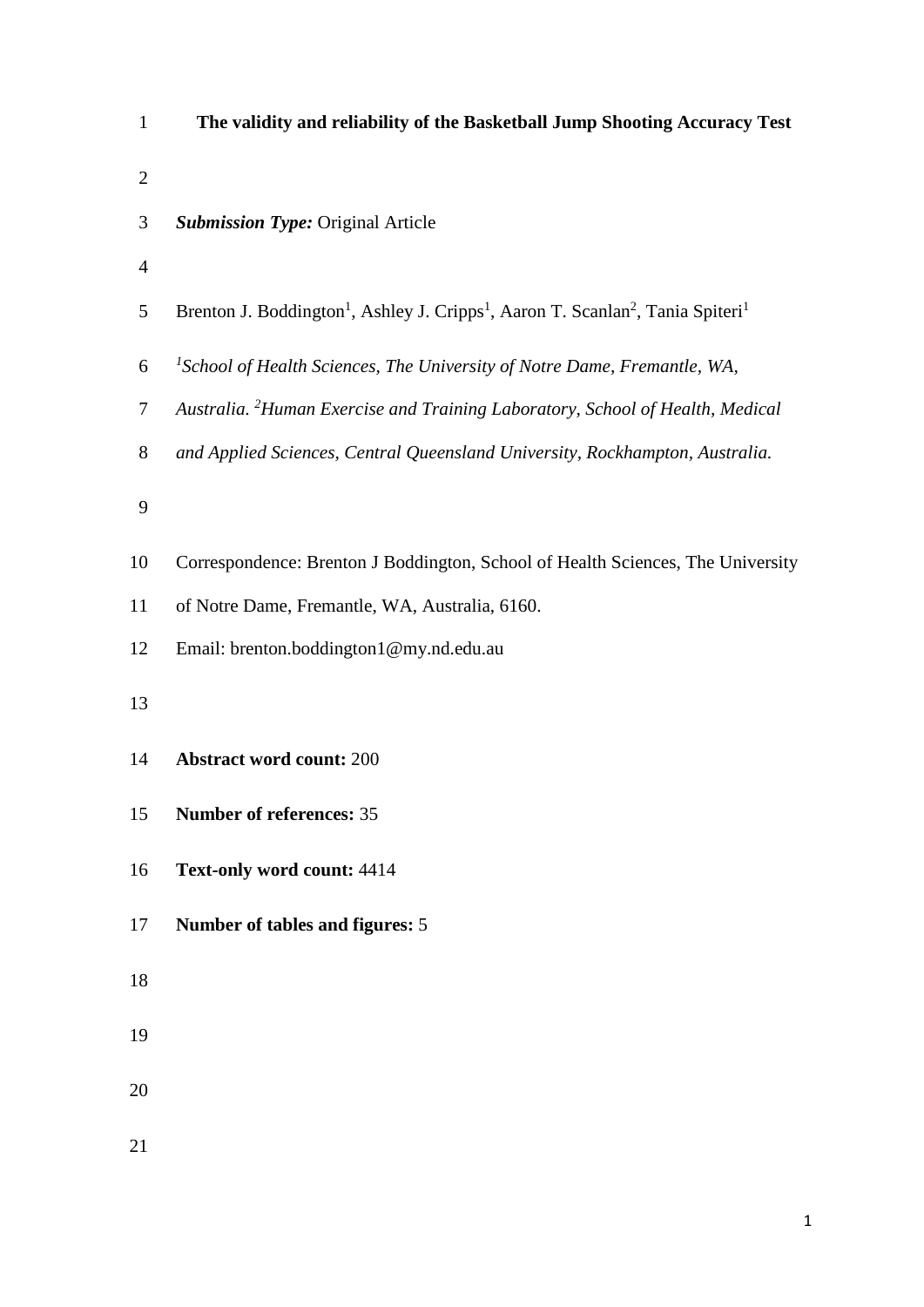# **The validity and reliability of the Basketball Jump Shooting Accuracy**

### **Test**

## **Abstract**

| 25 | The aim of this study was to examine the content validity, construct validity                      |
|----|----------------------------------------------------------------------------------------------------|
| 26 | and reliability of the newly developed Basketball Jump Shooting Accuracy Test                      |
| 27 | (BJSAT). Basketball athletes from different playing levels (State Basketball League                |
| 28 | [SBL], n = 30, age: $22.7 \pm 6.1$ yr; SBL Division I, n = 11, age: $20.6 \pm 2.1$ yr)             |
| 29 | completed four separate trials of the Basketball Jump Shooting Accuracy Test                       |
| 30 | (BJSAT) with each trial consisting of shot attempts from two- and three-point                      |
| 31 | distances at pre-determined court locations. Each shot attempt was scored utilising a              |
| 32 | criteria where higher scores were given when greater accuracy was exhibited. The                   |
| 33 | BJSAT detected a significant, large difference in accuracy between two- and three-                 |
| 34 | point shots ( $d = 0.99$ , $p < 0.01$ ). Relative reliability across the repeated trials was       |
| 35 | rated as <i>moderate</i> for all athletes (intraclass correlation coefficient [ICC] = $0.71$ , p < |
| 36 | 0.01) and <i>good</i> for the SBL athletes (ICC = 0.78, $p < 0.01$ ). Absolute reliability for     |
| 37 | all athletes was above the acceptable benchmark (coefficient of variation $= 16.2\%$ );            |
| 38 | however superior to skill tests available in the literature. In conclusion, the BJSAT is           |
| 39 | sensitive to two- and three-point shooting accuracy and can reliably assess jump                   |
| 40 | shooting accuracy in basketball athletes.                                                          |
| 41 |                                                                                                    |

**Keywords:** assessment, skill acquisition, team sport, technique

**Disclosure of interest:** The authors report no conflict of interest.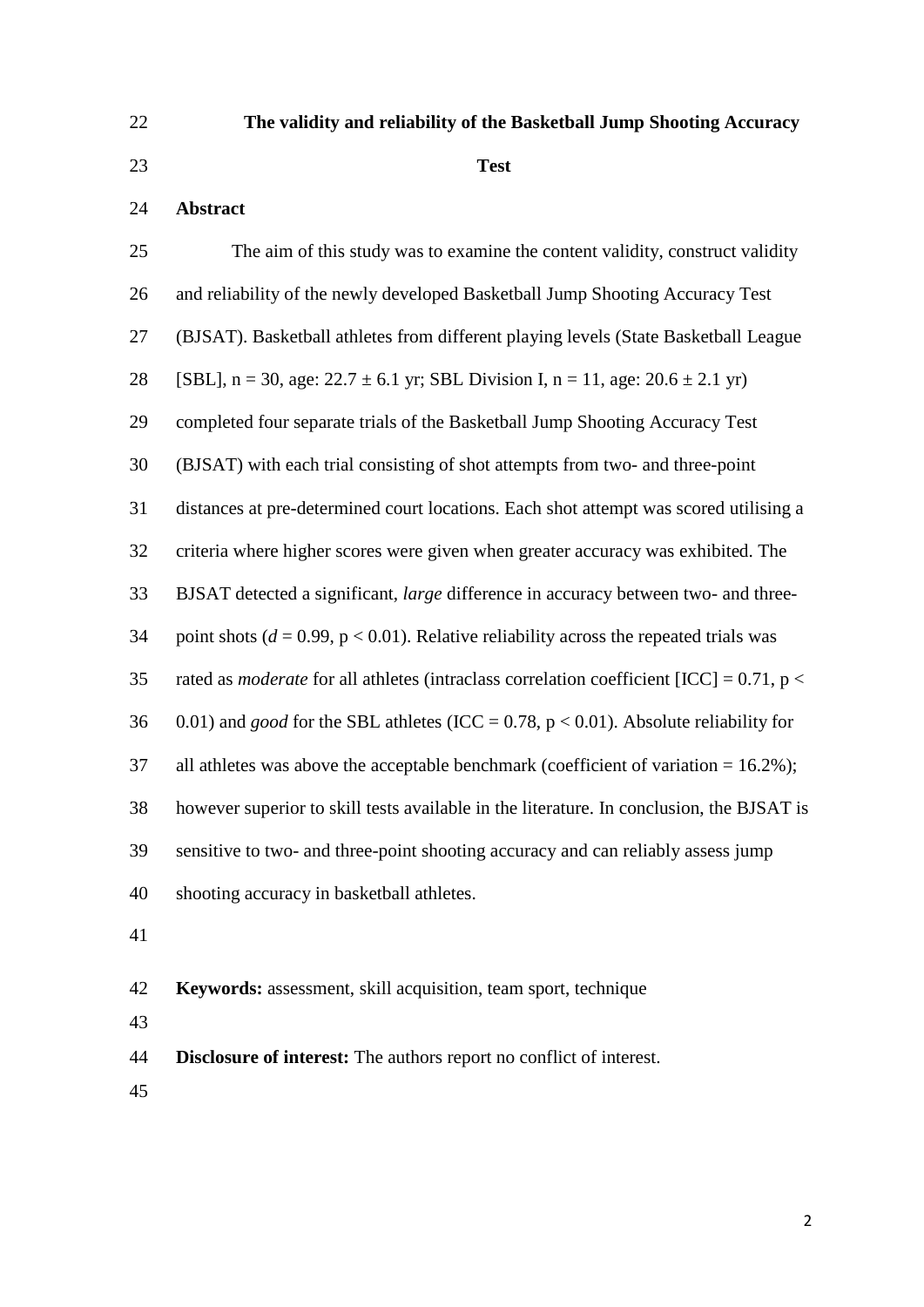#### **Introduction**

 Basketball requires athletes to execute a diverse range of physical and technical tasks during game-play (Abdelkrim, Chaouachi, Chamari, Chtara, & Castagna, 2010; Scanlan, Dascombe, Reaburn, & Dalbo, 2012). Athletes frequently perform passing, dribbling and shooting manoeuvres during repeated, high-intensity and low-intensity running bouts (Read et al., 2014). Shooting in particular is fundamental to offensive performance and strongly influences the outcome of basketball games. In this regard, winning probability increases when a team demonstrates superior accuracy from two- and three-point shooting distance compared to the opposing team (Ibáñez et al., 2008; Lorenzo, Gomez, Ortega, Ibanez, & Sampaio, 2010; Melnick, 2001; Özmen, 2016). There are a variety of shot types performed in basketball such as the lay-up, dunk and jump shot; however, the jump shot is recognised as the most common shot executed, accounting for 67% of all shot attempts in the 2014-15 National Basketball Association (NBA) regular season (Erculj and Strumbelj, 2015). Despite the importance of jump shooting performance to team success, there are few valid and reliable assessments to assess jump shooting accuracy in basketball athletes.

 Existing assessments examine jump shooting accuracy however important testing considerations are lacking. When designing a skill test in sport, a key consideration is replicating the conditions in which the skill is commonly performed while also ensuring these conditions remain consistent for each athlete. For example, the Australian Football Kicking Test (AFK) assesses field kicking accuracy with temporal constraints placed on athletes from distances commonly disposed from during a game (Woods, Raynor, Bruce, & McDonald, 2015). Inter-subject variability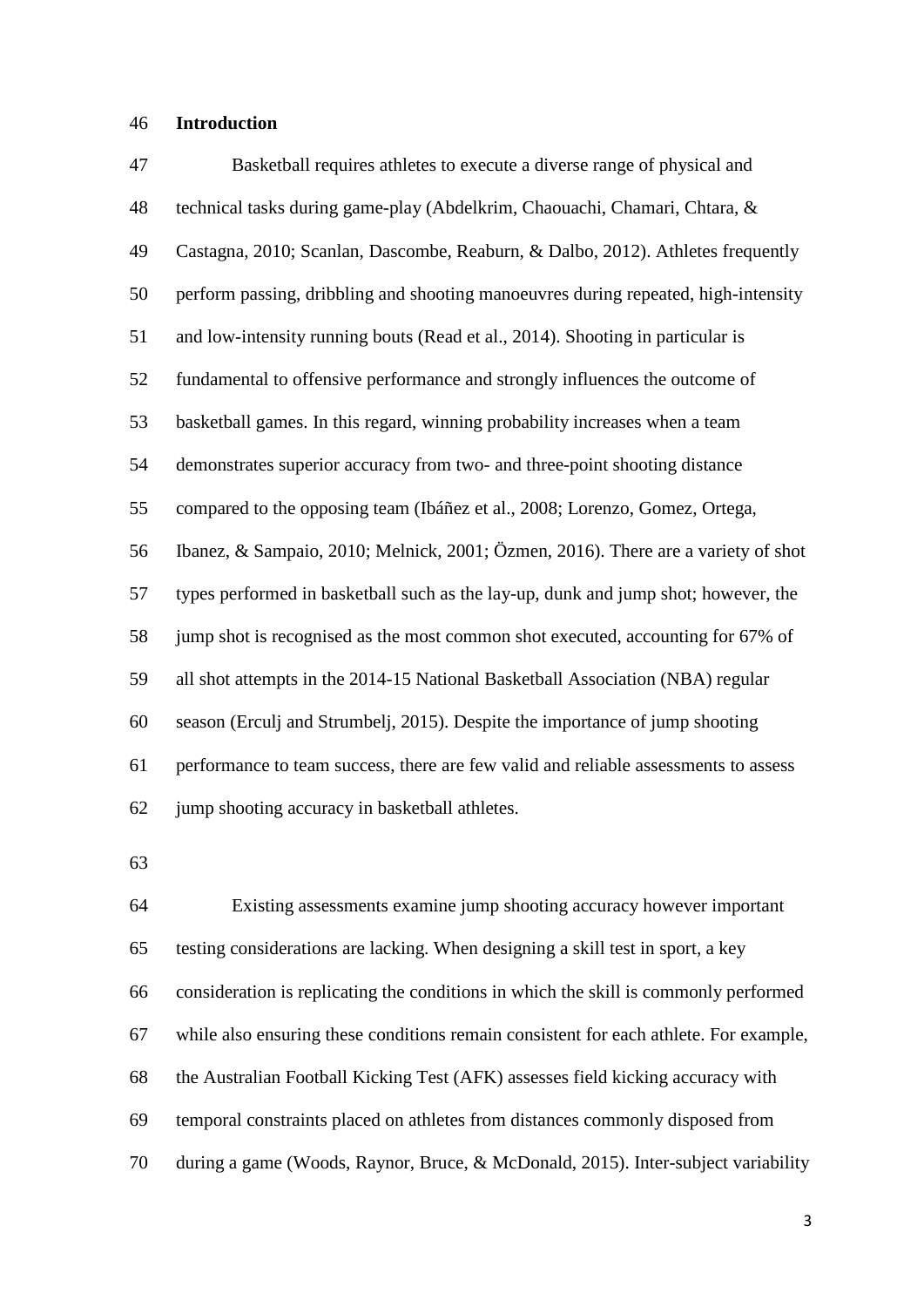in test conditions has been observed in existing jump shooting tests due to underpinning methodological limitations. For instance, during the On the Move Shooting Test and 60-second dynamic two-point and three-point shooting tests, athletes receive a chest pass before each shot attempt, which introduces inconsistencies to the shooting conditions given each pass attempt cannot be precisely replicated across test trials (Pojskić, Šeparović, Muratović, & Užičanin, 2014; Thakur and Mahesh, 2016). Furthermore, the AAHPERD basketball test instructs athletes to attempt a minimum of one shot from five different locations in addition to a maximum of four lay-ups in a 60-second time frame. Variability is introduced between subjects in this test as athletes can choose the remaining locations after satisfying these basic conditions (Vernadakis, Antoniou, Zetou, & Kioumourtzoglou, 2004). Another limitation of current jump shooting assessments in basketball is the ambiguous information detailing the testing protocols presented in 84 the current literature, which weakens test reproducibility (Robertson, Burnett, & Cochrane, 2014; Thakur and Mahesh, 2016). For example, the Spot Up Shooting Test instructs players to attempt five jump shots from different locations; however it is unclear whether all five shot attempts should be performed at each location in succession and the exact location of each jump shot is not explicably defined (Thakur and Mahesh, 2016). Meanwhile, the stationary two-point and three-point shooting tests assess accuracy from five different locations with each athlete attempting two shots from each location. However, it is unclear whether athletes attempt two shots in succession at each location or attempt a single shot at each location before returning to the beginning of the test and repeating the same protocol (Pojskić, et al., 2014). Moreover, while the majority of jump shooting assessments evaluate two- and three-point shots in isolation (Erculj and Supej, 2009; Pojskic,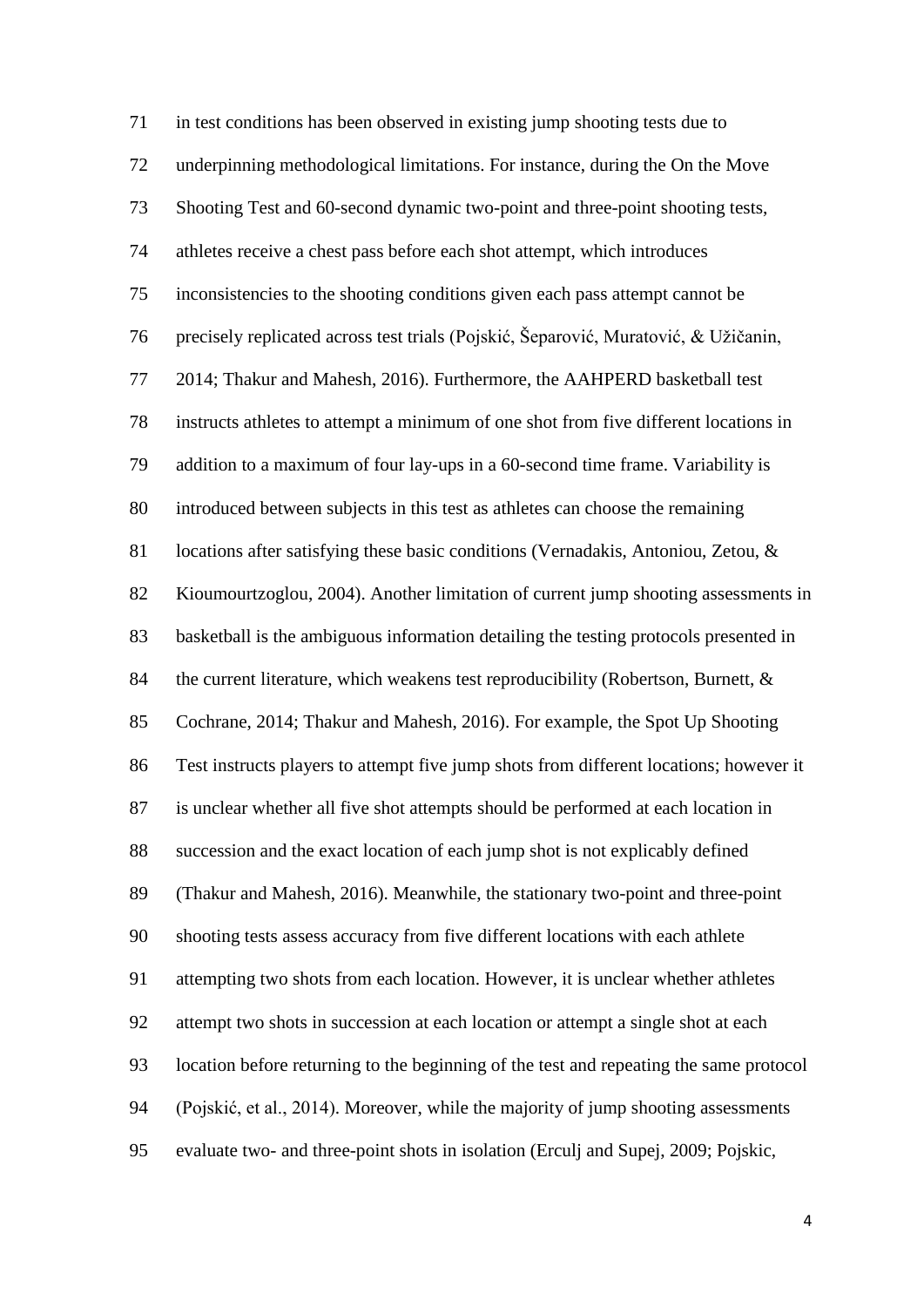Separovic, & Uzicanin, 2011; Slawinski et al., 2018), the existing tests that combine two- and three-point shots have not been validated (Kinc, 2008; Okazaki and Rodacki, 2012; Thakur and Mahesh, 2016).

 A valid and reliable jump shooting assessment can have wide-ranging applications in basketball. Skill accuracy assessments can be utilised either on their own or as part of a multi-dimensional assessment included in the talent identification process (Robertson, et al., 2014) and to assist with skill development in basketball athletes. Individual limitations in jump shooting technique can be identified for each athlete which can help in the development of specific skill-enhancing strategies (Robertson, et al., 2014). A simple, repeatable skill assessment can also allow for progress in skill performance to be monitored which helps to assess the effectiveness of implemented training interventions (Sunderland, Cooke, Milne, & Nevill, 2006).

 Before utilisation in the field, skill assessments should first be examined for validity and reliability. Validity refers to the degree in which a test measures the skill in question. Specifically, content validity refers to the ability of a test to mimic particular actions of a sport, such as comparing test outcomes between shots of varying difficulty (Aandstad and Simon, 2013). Furthermore, construct validity can be assessed by comparing skill outcomes of athletes competing at varying playing levels with superior shooting accuracy expected to be possessed by athletes competing at the higher level (Sampaio, Godoy, & Feu, 2004; Scanlan, Dascombe, & Reaburn, 2012). Meanwhile, determination of reliability across multiple trials indicates the consistency of an assessment to measure the outcome of interest (Robertson, et al., 2014). Relative reliability refers to the consistency of the position of individual scores relative to others in a group whereas absolute reliability simply concerns the consistency of scores by each individual (Weir, 2005). A common challenge when developing a skill test is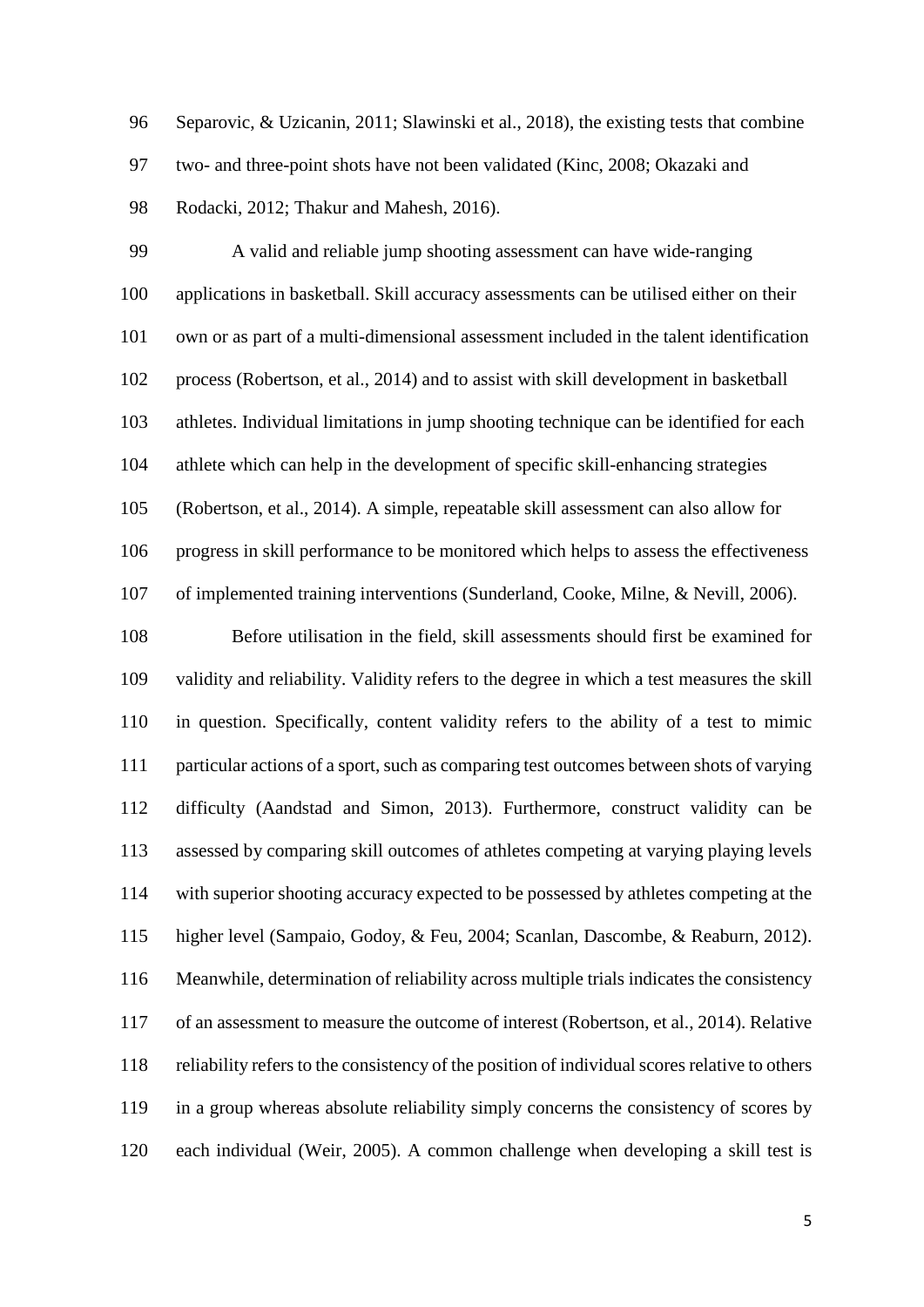balancing the trade-off between validity and reliability where consistent testing conditions are present for each athlete while also ensuring the assessment possesses valid characteristics similar to those seen during game-play. Maintaining a balance between both test features can be difficult but important to achieve.

 The current limitations in shooting tests developed for application in basketball such as inter-subject variability in testing conditions, ambiguous information regarding testing protocols and assessing two- and three-point shooting

accuracy in isolation has led to the development of the Basketball Jump Shooting

Accuracy Test (BJSAT). The BJSAT is designed to evaluate jump shooting accuracy

across game-specific court locations in a replicable manner. Therefore, the aim of

this study is to determine the content validity, construct validity and reliability of the

BJSAT.

**Methods**

*Participants*

136 Male ( $n = 18$ ) and female ( $n = 23$ ) basketball athletes were recruited from two separate semi-professional State Basketball League (SBL) clubs. Athletes were 138 either classified as SBL (n = 30, age:  $22.7 \pm 6.1$  yr, playing experience:  $14.2 \pm 7.4$ 139 yr) or SBL Division I (n = 11, age:  $20.6 \pm 2.1$  yr, playing experience:  $11.4 \pm 4.3$  yr) based on the predominant competition played during the 2018 regular season. The SBL is the pre-eminent state basketball competition in Western Australia comprising of men's and women's competitions, while the SBL Division I is the competition directly below the SBL. Athletes competing in both competitions train together before being selected to play in either the SBL or SBL Division I each week. All 145 playing positions were represented among the cohort, including guards (males  $= 6$ ,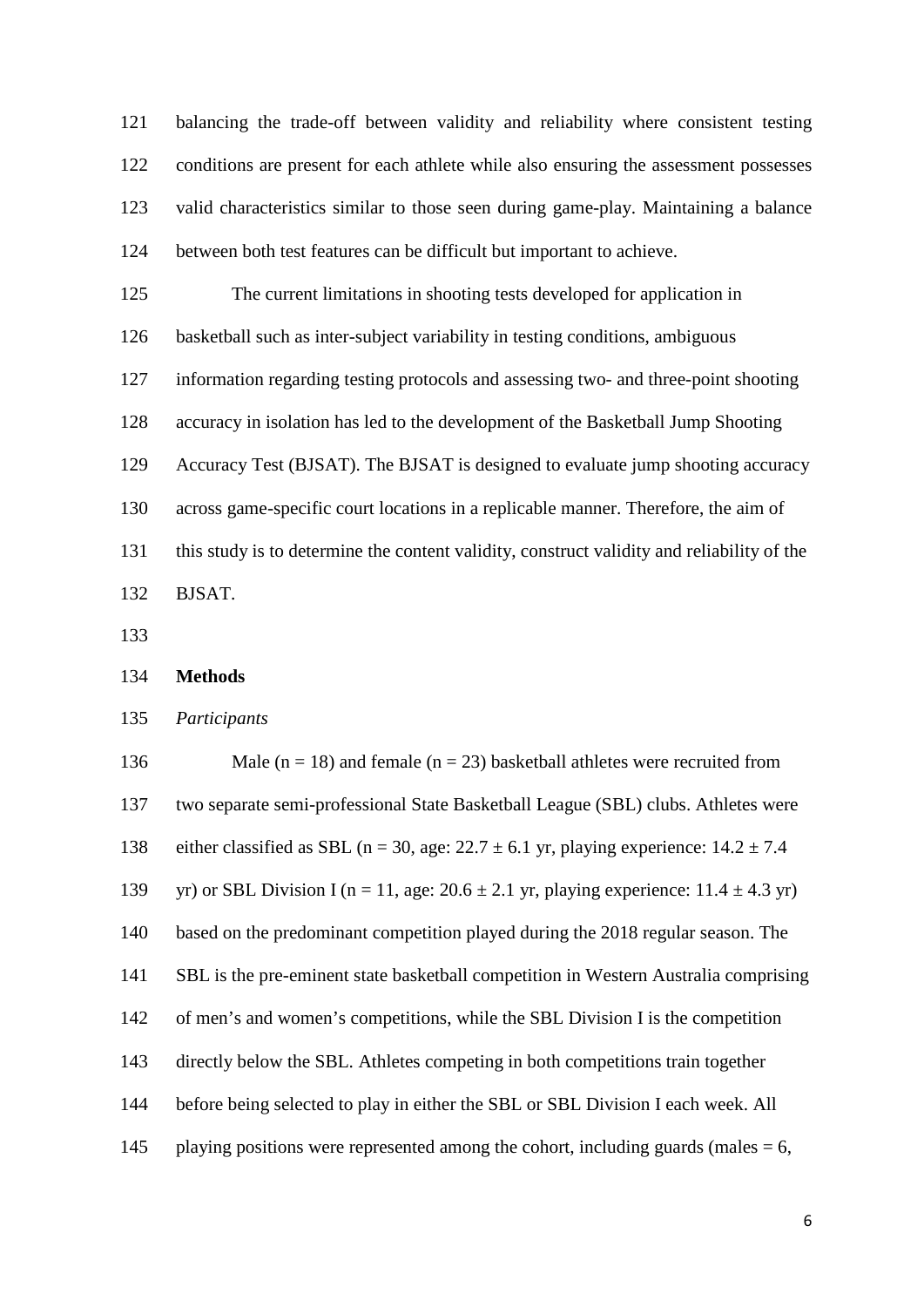146 females = 13), forwards (males = 11, females = 7) and centres (males = 1, females = 3). All athletes provided informed consent, with athletes under the age of 18 providing written consent from their guardian. Athletes free from any injury or illness that limited participation with those unable to participate verbally instructed to notify the assessor. The study protocol was approved by an Institutional Human Research Ethics Committee.

### *Basketball Jump Shooting Accuracy Test Development*

 The BJSAT was developed using shot location data derived from the 2013-14 NBA regular season which revealed the court locations where athletes attempted the highest frequency of shots (Beshai, 2014). Though this data does not state the type of shots attempted at these locations, due to the distance of the locations chosen for inclusion in the BJSAT, it was expected that these were jump shots. Detailed shooting location data such as this was only accessible from the NBA, renowned as the premier basketball competition in the world. From these data, 4 x two-point and 4 x three-point shot locations were included in the BJSAT with an equal number of shot attempts from the right and left sides of the court. In total, the test consisted of 8 x jump shot attempts at pre-determined locations on the court. One jump shot was attempted from each of the eight shot locations in a predefined order (Figure 1). The shot order of the BJSAT ensured athletes were alternating between two- and three- point shooting distance and not performing consecutive jump shots from either distance throughout the test. This feature of the BJSAT more closely replicates in- game shooting patterns (Gomez, Gasperi, & Lupo, 2017) compared to jump shooting assessments previously undertaken in basketball that involve successive shot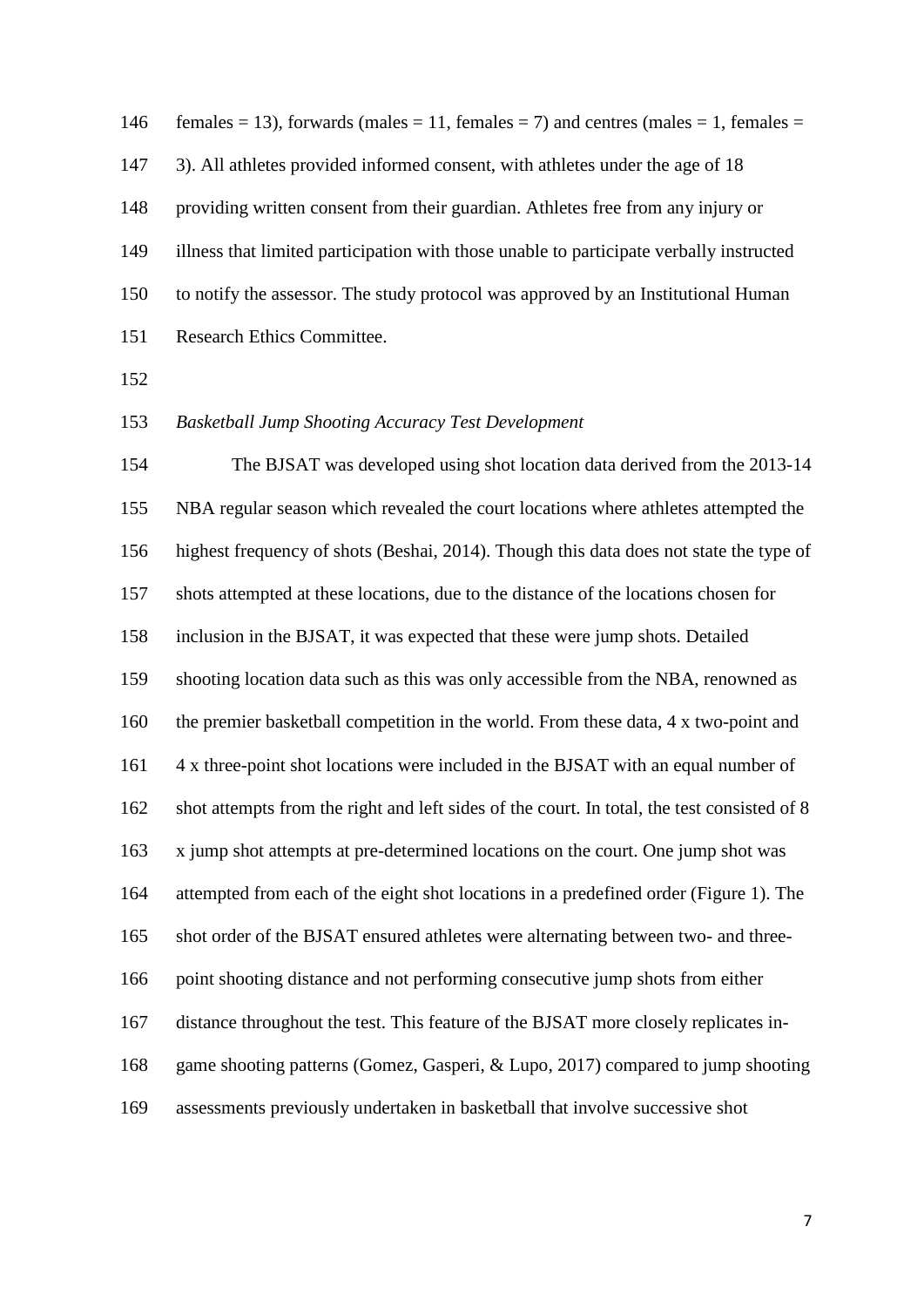| 170 | attempts from the same shooting distance (Erculj and Supej, 2009; Pojskic, et al., |
|-----|------------------------------------------------------------------------------------|
| 171 | 2011; Pojskic, Sisic, Separovic, & Sekulic, 2017).                                 |
| 172 |                                                                                    |
| 173 | <b>***INSERT FIGURE 1 AROUND HERE***</b>                                           |

#### *Testing Procedures*

 Testing sessions were conducted on indoor, hardwood basketball courts prior to scheduled training sessions. Testing was undertaken during the final week of a 4- month pre-season phase before the opening regular season game. During this phase, athletes were undertaking two training sessions per week each two hours in duration. Training was predominantly skill-based and focussed on match-play. Prior to testing, all athletes were given a demonstration of the BJSAT and performed a 2-min shooting warm-up from the shot locations included in the BJSAT. Athletes were instructed to attempt four shots with an even spread from the left and right sides of the court and from two- and three-point distance. A standardised 10-min warm-up consisting of light shuttle runs, bilateral countermovement jumps and dynamic stretching was also undertaken by all athletes. Each athlete completed four trials of the BJSAT with 2 min of passive rest between trials where athletes could walk around the other half of the court and recover before the next trial. If a jump shot was performed in the incorrect order, athletes were advised to continue the assessment with verbal instruction ensuring the correct order was followed for the remainder of the trial. Athletes began each trial at the midpoint between the half-court line and three-point line (Figure 1). At each shot location, a holding apparatus standing at a height of 1 m was positioned to deliver basketballs to the athletes. The male athletes used standard size 7 basketballs (Wilson Solution; Wilson; NSW, Australia) and the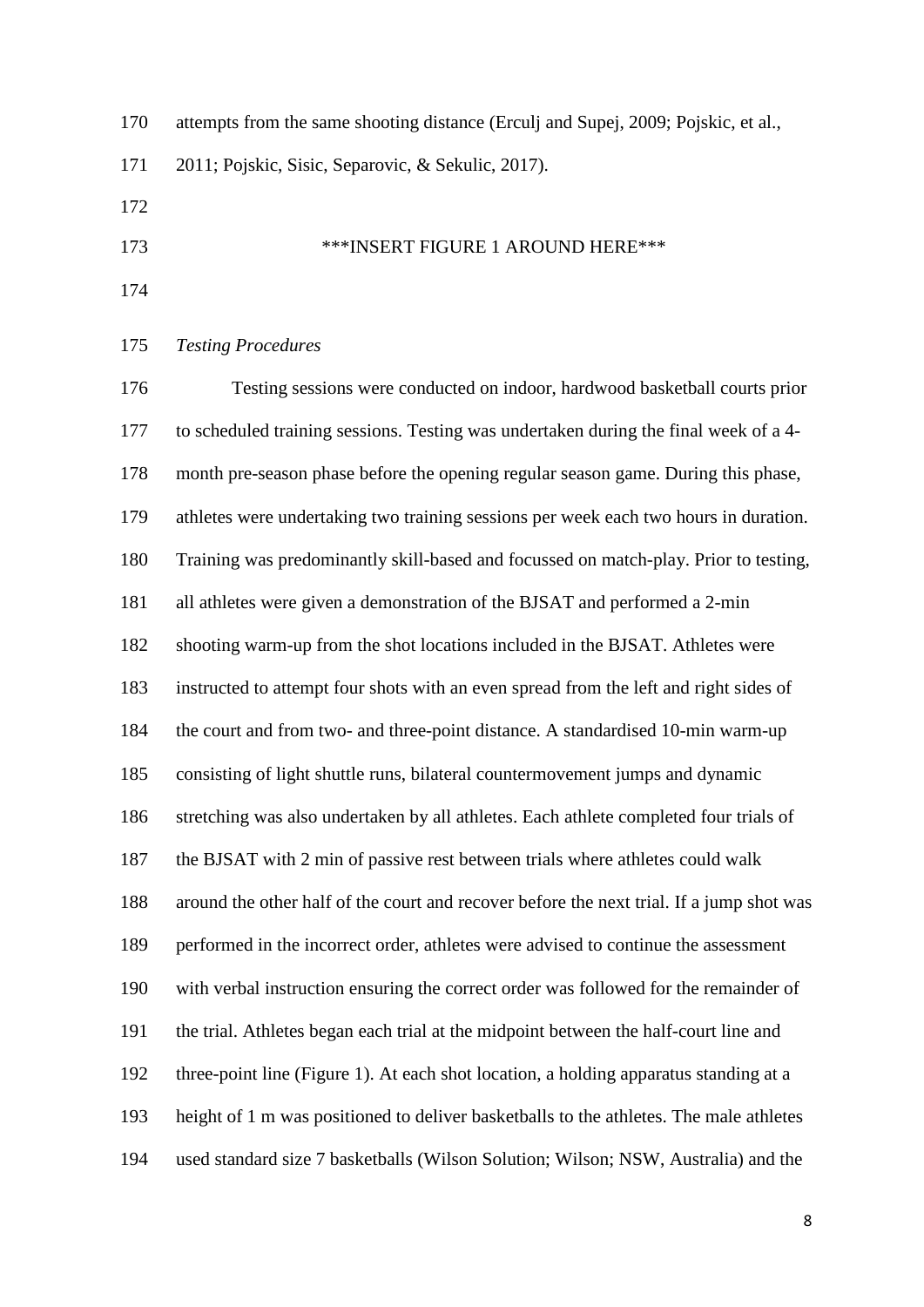female athletes used standard size 6 basketballs (TF-1000 Legacy; Spalding; KY, United States of America) to align with game regulations. All shots were attempted with athletes placing both feet within a marked area at each shot location (60 cm x 60 cm). If an athlete attempted a jump shot with one or both feet outside of the marked area, the athlete continued the trial; however verbal instruction was given immediately to ensure both feet were placed within the marked area for the remaining shot attempts. These approaches permitted standardised shooting conditions for all athletes.

 Athletes were instructed to complete each trial of the BJSAT as fast as possible to replicate the intensity of jump shot attempts in games in that the athlete shooting the basketball often has little time when attempting the shot due to defensive pressure. Athletes were instructed to not wait and observe the outcome of each shot attempt and instead sprint to the next shot location after attempting each shot. A time limit for each trial was not placed on the athletes; however consistent verbal encouragement was given during each rotation to ensure athletes were moving 210 as fast as possible between each shot location. Athletes took  $28.1 \pm 2.7$  s to complete 211 the BJSAT.

*Basketball Jump Shooting Accuracy Test Scoring System*

 Four different scores could be awarded for each jump shot attempt in the BJSAT adapted from similar skill assessments in Australian football and basketball (Strand and Wilson, 1993; Woods, et al., 2015). For the BJSAT, scoring options ranged from 0-3 (Table 1). Two assessors scored the BJSAT with one assessor present for the testing session undertaken at each respective club. Both assessors were made aware of the testing and scoring protocols before administering the test.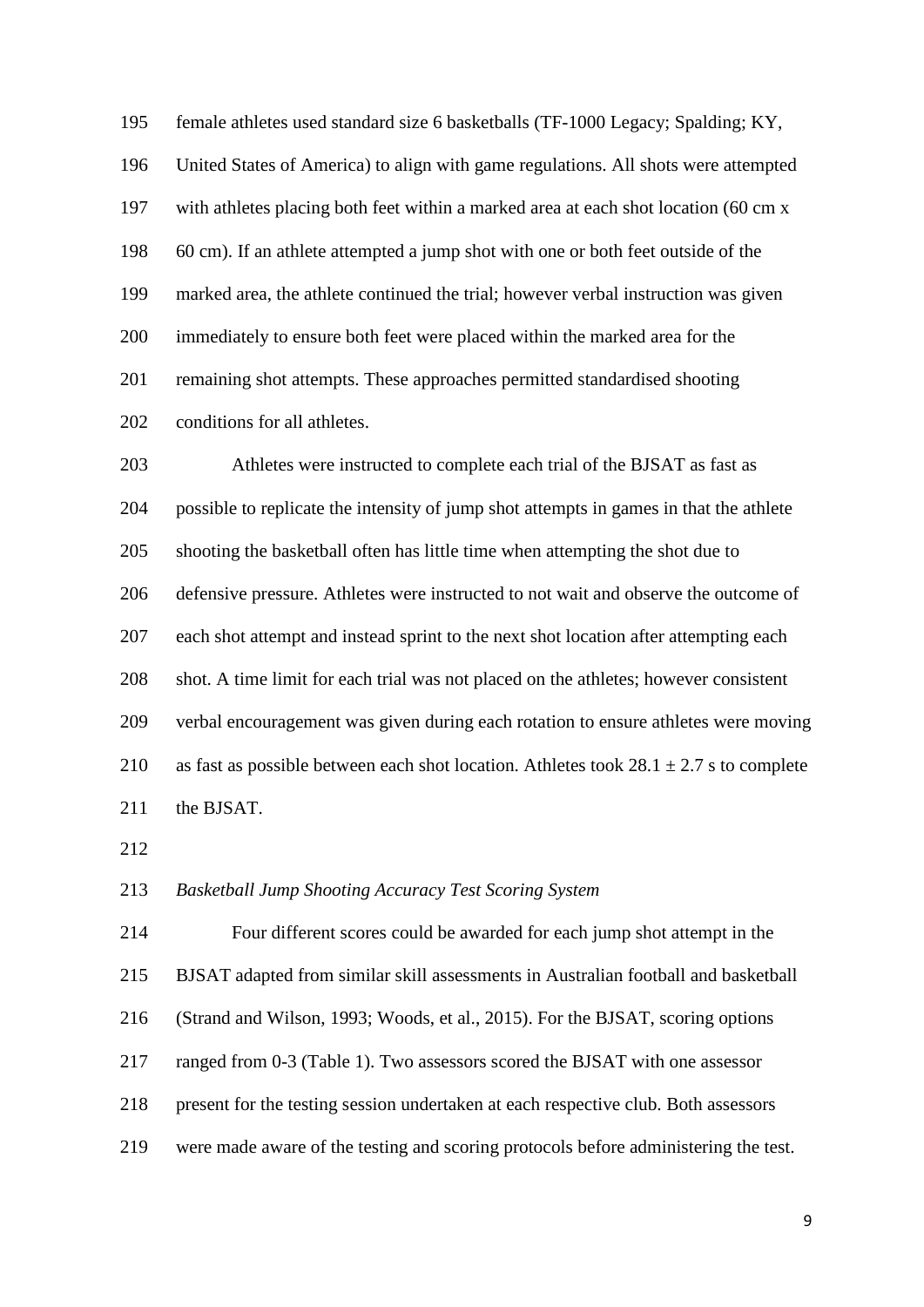| 220 | Overall test performance for each trial was determined as the total score for each of     |
|-----|-------------------------------------------------------------------------------------------|
| 221 | the eight shots attempted. For example, if an athlete received a score of 2 points for    |
| 222 | each shot attempt in a particular trial an overall score of 16 was recorded. Each         |
| 223 | athlete received a mean BJSAT score for each trial and for the four trials combined.      |
| 224 | Jump shooting accuracy could therefore be monitored for trends such as a trial order      |
| 225 | effect.                                                                                   |
| 226 |                                                                                           |
| 227 | ***INSERT TABLE 1 AROUND HERE***                                                          |
| 228 |                                                                                           |
| 229 | <b>Statistical Analysis</b>                                                               |
| 230 | Means and standard deviations were calculated for all BJSAT scores across                 |
| 231 | each of the four trials separately. To evaluate content validity, a dependent t-test was  |
| 232 | performed to compare scores between two- and three-point shot attempts across all         |
| 233 | trials (Kinc, 2008). Construct validity of the BJSAT was assessed using an                |
| 234 | independent t-test to compare performance between athletes of different playing           |
| 235 | levels (SBL vs. SBL Division I) across all trials. Effect sizes $(d)$ were calculated for |
| 236 | each pairwise comparison based on the following classifications: $trivial = 0-0.19$ ,     |
| 237 | small = 0.20-0.49, medium = 0.50-0.79 and large = $>0.80$ (Cohen, 1992). The mean         |
| 238 | typical error (TE) and smallest worthwhile change (SWC) were calculated for the           |
| 239 | four trials combined. Four trials were conducted to examine the reliability of the        |
| 240 | BJSAT. Between-trial reliability of the BJSAT was assessed by determining relative        |
| 241 | reliability indicated by intra class correlation coefficient (ICC) and absolute           |
| 242 | reliability indicated by coefficient of variation (CV) measures with 95% confidence       |
| 243 | intervals (CI). For all ICC calculations, a two-way mixed model was undertaken            |
| 244 | because of the suitability this model provides to research involving repeated             |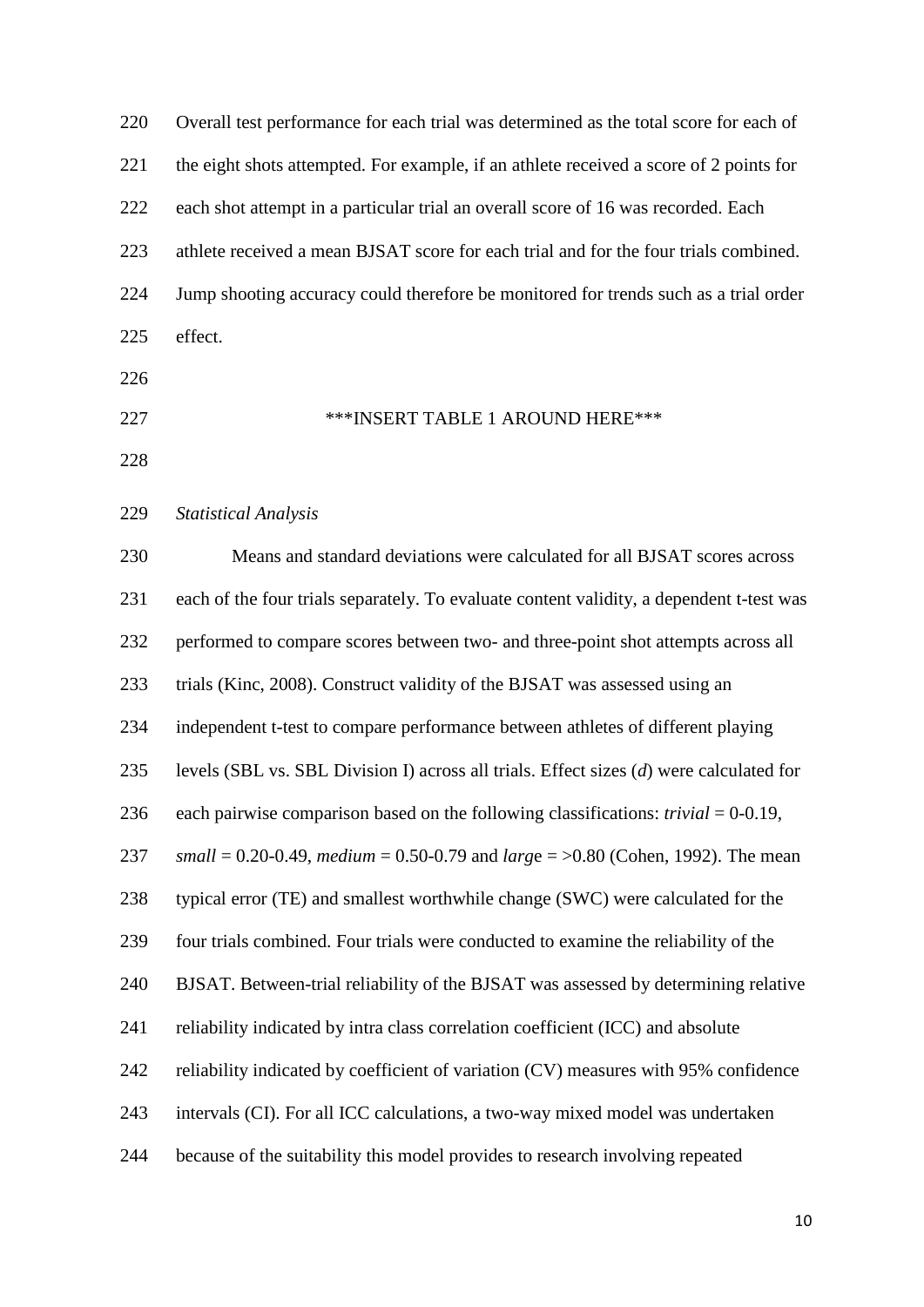| 245 | measures. The following criteria were used to classify ICC outcomes: $poor = <0.50$ ;               |
|-----|-----------------------------------------------------------------------------------------------------|
| 246 | moderate = $0.51$ -0.75; good = 0.76-0.90; and excellent = $>0.90$ (Koo and Li, 2016).              |
| 247 | A CV <10% was taken as an acceptable benchmark (Atkinson and Nevill, 1998).                         |
| 248 | Parametric assumptions of normality and homogeneity of variance were assessed and                   |
| 249 | confirmed prior to running inferential statistics. Statistical analyses were performed              |
| 250 | using Statistical Package for Social Sciences (SPSS) software (v 25.0; IBM Corp.,                   |
| 251 | Armonk, NY, USA). Statistical significance was set at $p \le 0.05$ .                                |
| 252 |                                                                                                     |
| 253 | <b>Results</b>                                                                                      |
| 254 | Mean $\pm$ standard deviation scores during the BJSAT according to shot                             |
| 255 | distance (two-point vs. three-point) and playing level (SBL vs. SBL Division I) for                 |
| 256 | all trials combined are shown in Figures 2 and 3. There was a significant, large $(d =$             |
| 257 | 0.99, $p = < 0.01$ ) difference in BJSAT score between two-point and three-point                    |
| 258 | shots. There was a non-significant, <i>trivial</i> ( $d = 0.17$ , $p = 0.57$ ) difference in BJSAT  |
| 259 | score between gender. There was also a non-significant, <i>trivial</i> ( $d = 0.15$ , $p = 0.70$ )  |
| 260 | difference in BJSAT score between playing levels. The mean TE of the BJSAT                          |
| 261 | across all trials was 2.2 while the SWC was $1.6(0.2)$ and $4.0(0.5)$ respectively.                 |
| 262 |                                                                                                     |
| 263 | *** INSERT FIGURE 2 AROUND HERE***                                                                  |
| 264 |                                                                                                     |
| 265 | *** INSERT FIGURE 3 AROUND HERE***                                                                  |
| 266 |                                                                                                     |
| 267 | Mean $\pm$ standard deviation, ICC, and CV with 95% CI for BJSAT score are                          |
| 268 | presented in Table 2. Analysis of all athletes across the four trials demonstrated                  |
| 269 | <i>moderate</i> relative reliability ( $n = 41$ , ICC = 0.71, $p < 0.01$ ), which strengthened when |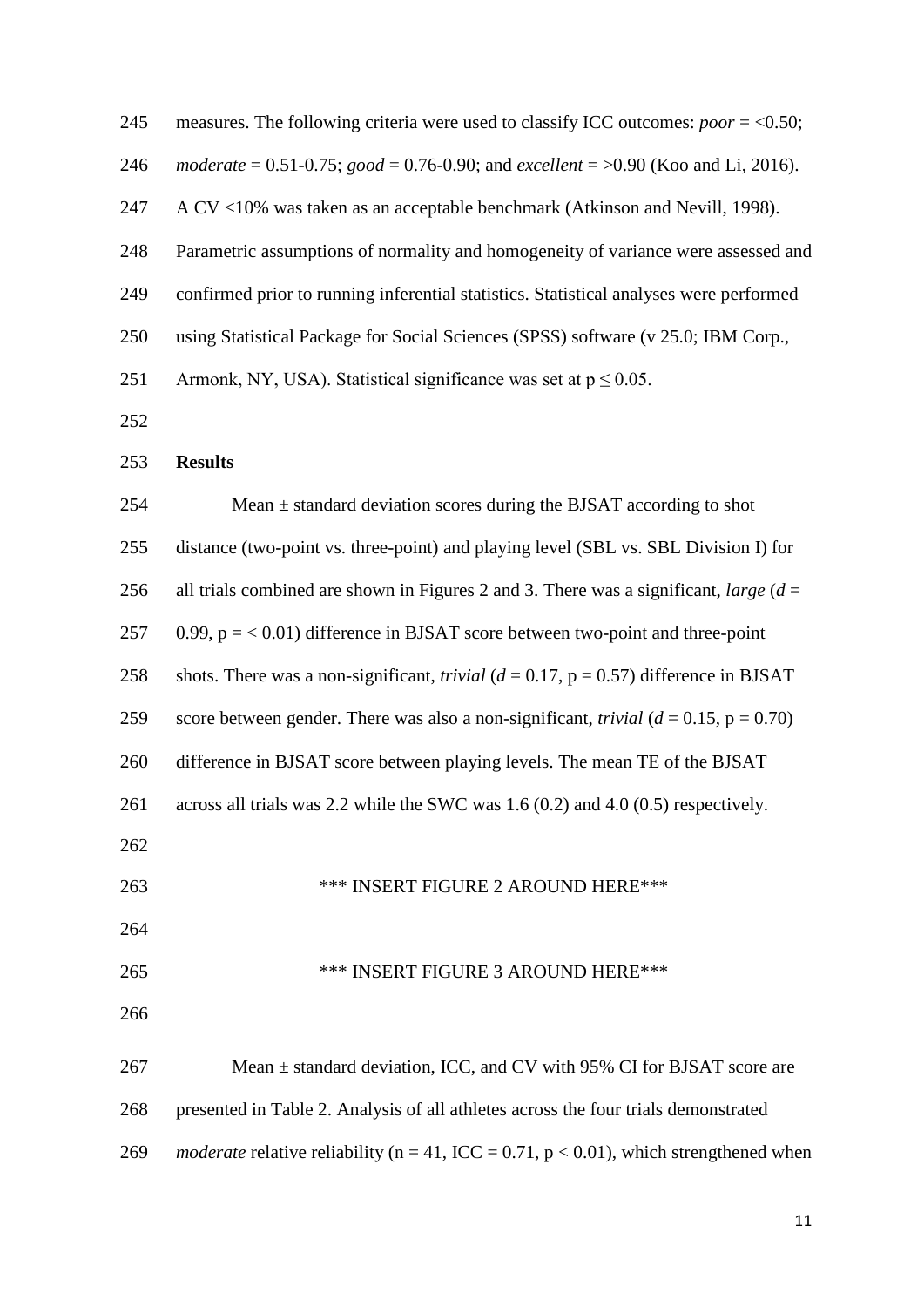| 270 | only the SBL athletes were analysed ( $n = 30$ , ICC = 0.78, $p < 0.01$ ) and weakened      |
|-----|---------------------------------------------------------------------------------------------|
| 271 | when only the SBL Division I athletes were assessed ( $n = 11$ , ICC = 0.31, $p = 0.20$ ).  |
| 272 | Absolute reliability was above the accepted benchmark for all athletes ( $CV =$             |
| 273 | 16.2%), the SBL athletes ( $CV = 17.5\%$ ) and the SBL Division I athletes ( $CV =$         |
| 274 | 12.1%). Males (n = 18, ICC = 0.72, p < 0.01) and females (n = 23, ICC = 0.73, p <           |
| 275 | 0.01) both demonstrated <i>moderate</i> relative reliability while absolute reliability was |
| 276 | above the accepted benchmark for both males ( $CV = 16.9\%$ ) and females ( $CV =$          |
| 277 | 15.8%). Two-point shooting accuracy demonstrated greater reliability (ICC = $0.68$ , p      |
| 278 | $< 0.01$ , CV = 19.8%) compared to three-point shooting accuracy (ICC = 0.58, p $<$         |
| 279 | $0.01$ , $CV = 20.0\%$ ).                                                                   |
| 280 |                                                                                             |
| 281 | ***INSERT TABLE 2 AROUND HERE***                                                            |
| 282 |                                                                                             |
| 283 | <b>Discussion</b>                                                                           |
| 284 | This study presents the development of a jump shooting accuracy assessment,                 |
| 285 | which was deemed to possess adequate content validity. When evaluating the content          |
| 286 | validity of the BJSAT, athletes scored significantly better in two-point shot attempts      |
| 287 | compared to three-point shot attempts. The BJSAT was sensitive to the distance              |
| 288 | accuracy trade-off demonstrated in previous shooting tests with accuracy greater in         |
| 289 | two-point shots compared to three-point shot attempts, mimicking a pattern observed         |
| 290 | during game-play where two-point shooting accuracy is often superior to three-point         |
| 291 | accuracy (Kinc, 2008; Özmen, 2016). Previous evidence demonstrates basketball               |
| 292 | athletes tend to be less accurate from greater shooting distances due to an increase in     |
| 293 | release angle and velocity on the basketball and decline in release height (Okazaki and     |
| 294 | Rodacki, 2012). Athletes adopt these movement strategies when shooting from longer          |
|     |                                                                                             |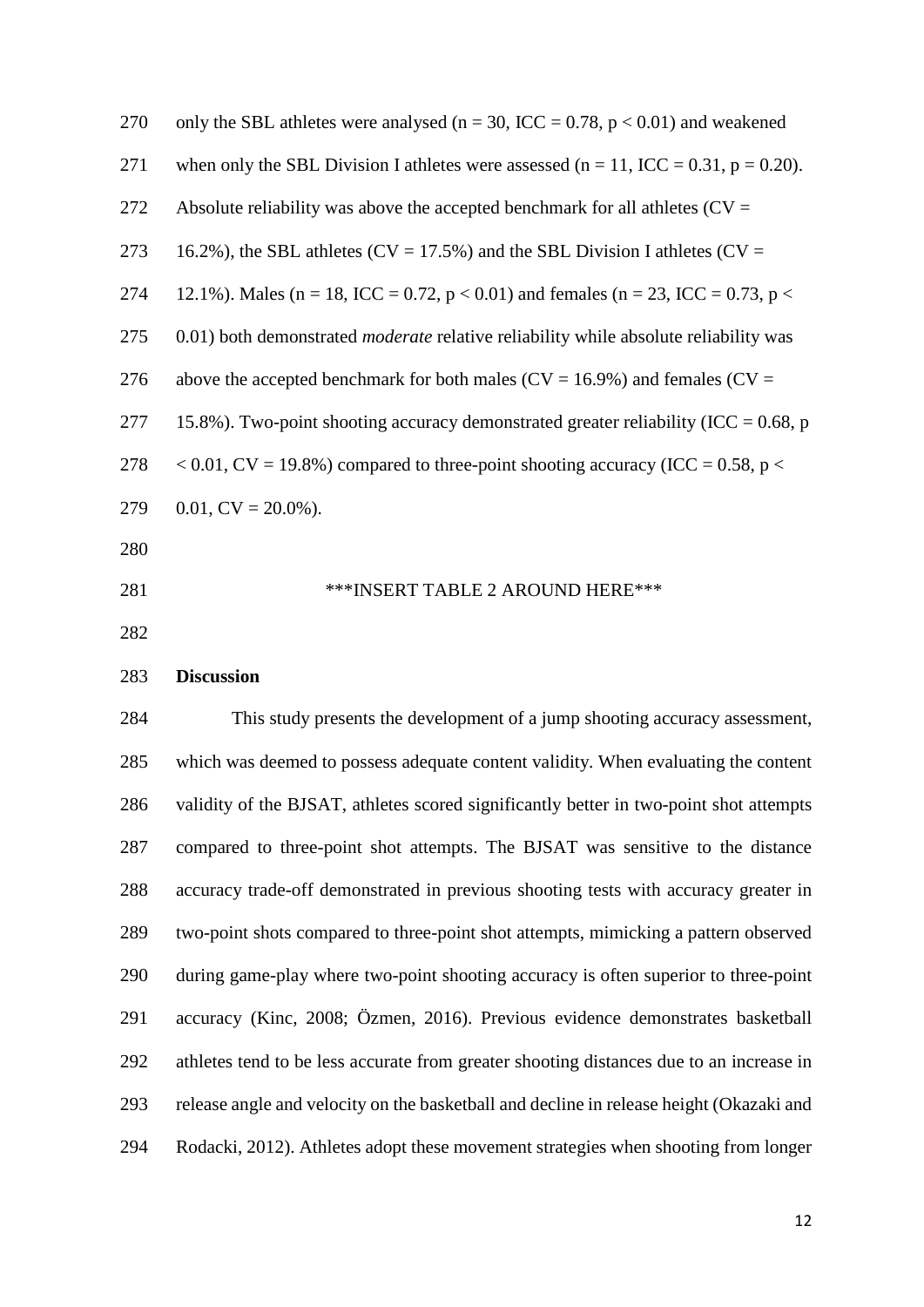distances leading to greater instability on the basketball and consequently detrimental shooting performance outcomes (Okazaki and Rodacki, 2012). Our findings confirm a *large* difference exists between the shooting accuracy of athletes from two-point distances compared to three-point distances during the BJSAT highlighting the assessment's ability to detect differences in shooting accuracy between shots of varying difficulty while replicating in-game shooting demands. The BJSAT replicates these demands because jump shot attempts throughout the test alternate between shooting location and distance. During basketball game-play, jump shots are sparsely attempted from the same location or distance repeatedly with shots attempted from a range of locations and distances (Gomez, et al., 2017). The BJSAT is one of the few current assessments that combine shot attempts from two- and three-point distance (Kinc, 2008; Okazaki and Rodacki, 2012; Thakur and Mahesh, 2016), however unlike these existing assessments, shooting performance from two- and three-point distance in the BJSAT have been validated. While the holding apparatus utilised in the BJSAT were not game specific and delivered the basketballs at different heights to each athlete, this equipment ensured testing conditions remained as consistent as possible for all athletes in a practical, time efficient manner while keeping the focus of the test on the skill of jump shooting.

Construct validity provides insight into the ability of an assessment to

discriminate between athletes competing at different playing levels. A non-

316 significant, *trivial* difference was observed between gender  $(d = 0.17, p = 0.57)$ .

Little difference in jump shooting accuracy was forecasted between male and female

- athletes because both genders were recruited from a state-level competition, testing
- was undertaken at the same point in the season and similar training programs were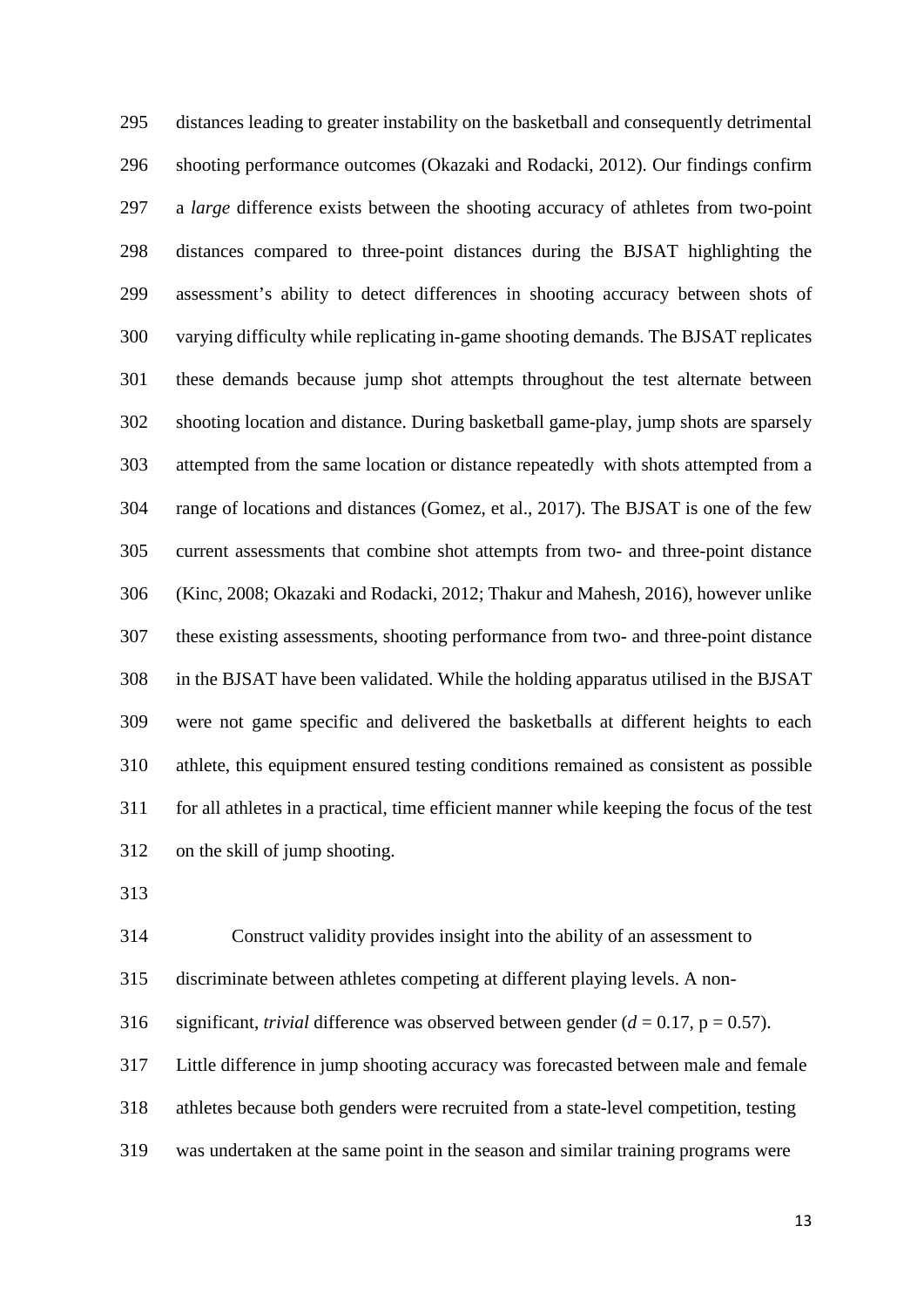being undertaken at the time of testing. Interestingly, only a non-significant, *trivial* 321 difference  $(d = 0.15, p = 0.70)$  was also evident in BJSAT score between SBL and SBL Division I athletes. The low sensitivity of the BJSAT to differentiate between athletes of higher and lower playing levels may have been due to methodological limitations in athlete recruitment rather than an inability to discriminate between athletes possessing higher and lower shooting accuracy. The largest limitation in athlete recruitment was the similarity between playing levels in that both groups of athletes undertook similar training programs, with many athletes competing at both levels throughout the season. A pre-determined number of athletes was not sought for each playing level and position, rather that each was represented by both genders. As all athletes participating in this study were recruited from two SBL teams, it is possible the poor sensitivity in differentiating between the SBL and SBL Division I athletes may have been due to the samples demonstrating homogenous skill outcomes. Rather it is plausible other attributes differentiate playing level in these athletes given higher-level basketball competition often necessitates superior physical (e.g. jump power) (Abdelkrim, Chaouachi, et al., 2010) technical (e.g. dribbling speed) (Torres-Unda et al., 2013) and tactical (e.g. number of positioning movements) (Abdelkrim, Castagna, El Fazaa, & El Ati, 2010) attributes. Future research should further explore the discriminatory capacity of the BJSAT to differentiate shooting accuracy between athletes from playing levels who possess notable differences in shooting ability such as national and state competitions. Skill tests should possess acceptable validity as well as adequate reliability before being adopted in practice. The BJSAT was shown to possess *moderate* relative 343 reliability, comparable to previously reported shooting tests such as the two- (ICC  $=$ 344 0.82) and three-point (ICC = 0.85) tests developed by Pojskic et al. (2011). While the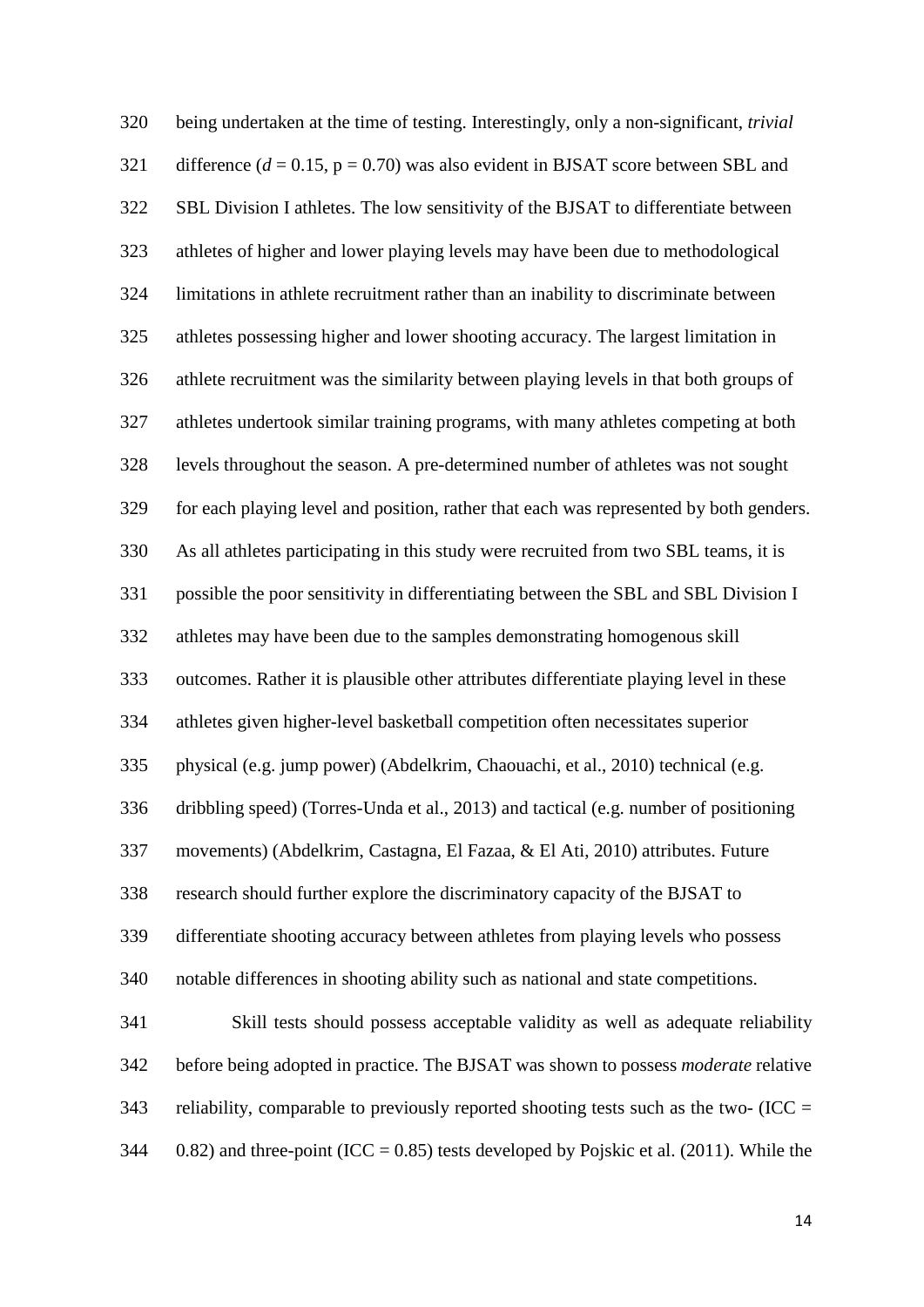BJSAT possesses weaker ICC than the tests developed by Pojskic et al. (2011), tests developed previously exclusively examined only two- or three-point shots, whereas the BJSAT requires athletes to execute shots from both distances in combination. The variability in shooting distance and location in the BJSAT conceivably would reduce the relative reliability observed. However it is this variability in shooting distance and location that makes the BJSAT more representative of in-game shooting demands because shots are attempted from a range of distances and locations during games (Gomez, et al., 2017). Research has also examined novel skill assessments in other sports, reporting either similar or lower relative reliability than observed in our study. For instance, the Nine-Ball Skills Test is used in golf and assesses the ability to land nine different shot types at a certain location, demonstrating an ICC of 0.67 (Robertson, Burnett, Newton, & Knight, 2012). Meanwhile soccer passing, shooting and dribbling tests assessing skill precision across two separate trials revealed ICC ranging from 0.38-0.77 for different skills (Russell, Benton, & Kingsley, 2010). Relative reliability of the BJSAT were shown to be comparable with tests in other sports and slightly below those reported in basketball due to the modest variability across the repeated trials when all athletes were evaluated. There was evidence of a trial order effect with accuracy scores improving and stabilising across the first three trials of the BJSAT (Table 2). Practitioners therefore are encouraged to administer up to three trials of the BJSAT to habituate athletes with the shooting locations and order of the test. Undertaking a longer familiarisation of the BJSAT or shooting warm-up may also help habituate athletes sooner with the BJSAT. Novel assessment conditions and pre-planned shooting locations may have influenced the shooting accuracy of athletes during the initial trial, thereby allowing a familiarisation exposure.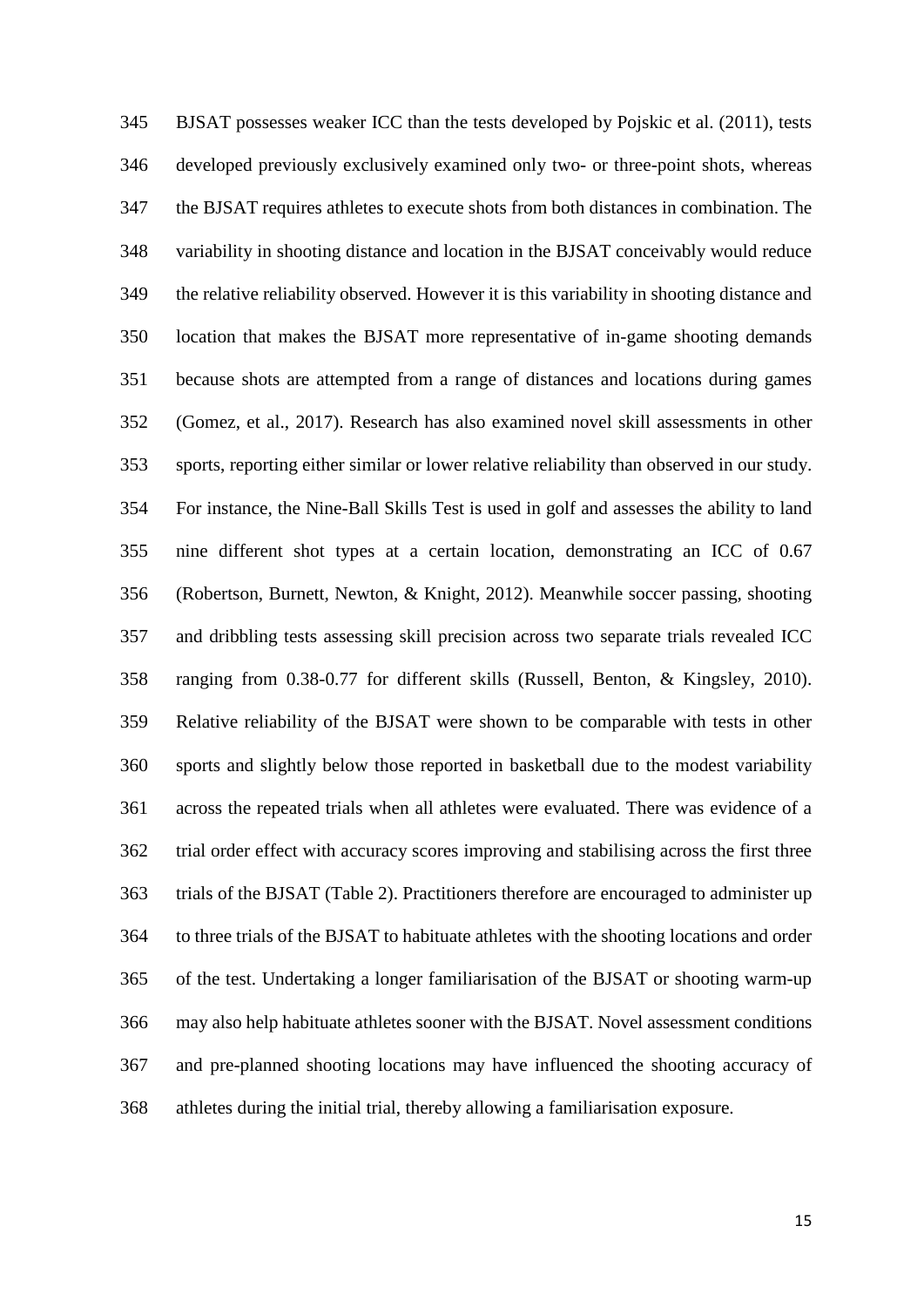369 Compared to previous two-  $(CV = 28.3\%)$  and three-point  $(CV = 42.8\%)$  assessments in basketball, the BJSAT displayed superior absolute reliability (CV = 16.2%); however these remained above the accepted benchmark due to greater than normal variation from the mean accuracy scores across each of the four trials (Atkinson and Nevill, 1998). The BJSAT displayed comparable absolute reliability to 374 skill assessments developed in other sports including golf  $(CV = 27.5\%)$  (Robertson, 375 et al., 2012) and soccer  $(CV = 4.6-23.5%)$  (Russell, et al., 2010). It is natural for skill assessments to demonstrate larger CV as this reflects technical performance within sport as superior athletes often demonstrate inconsistencies with skill accuracy throughout competition, such as inconsistencies in jump shooting accuracy between basketball games (Zhang et al., 2017).

 The findings support the use of the BJSAT in practice, however our study was subject to some limitations. First, each athlete on a basketball team does not attempt the same amount of jump shots each game with shot attempts influenced by factors such as playing position (Zhang, et al., 2017). Additionally, the shots were attempted across a short duration, which is not commonly experienced during basketball game-play; however was necessary due to the practical requirements for efficient testing procedures. Second, the shot locations included in the BJSAT were derived from NBA data which may not be reflective of common shot locations in other competitions such as the SBL. Shooting location data used for the BJSAT was taken from the NBA given these data were not accessible from other competitions, including the SBL. Third, the assessment is pre-planned whereas shots are attempted in response to various stimuli during game-play. Therefore, performance in the BJSAT may not be reflective of all in-game scenarios encountered by athletes, such as shooting with the presence of a defender or in response to a particular game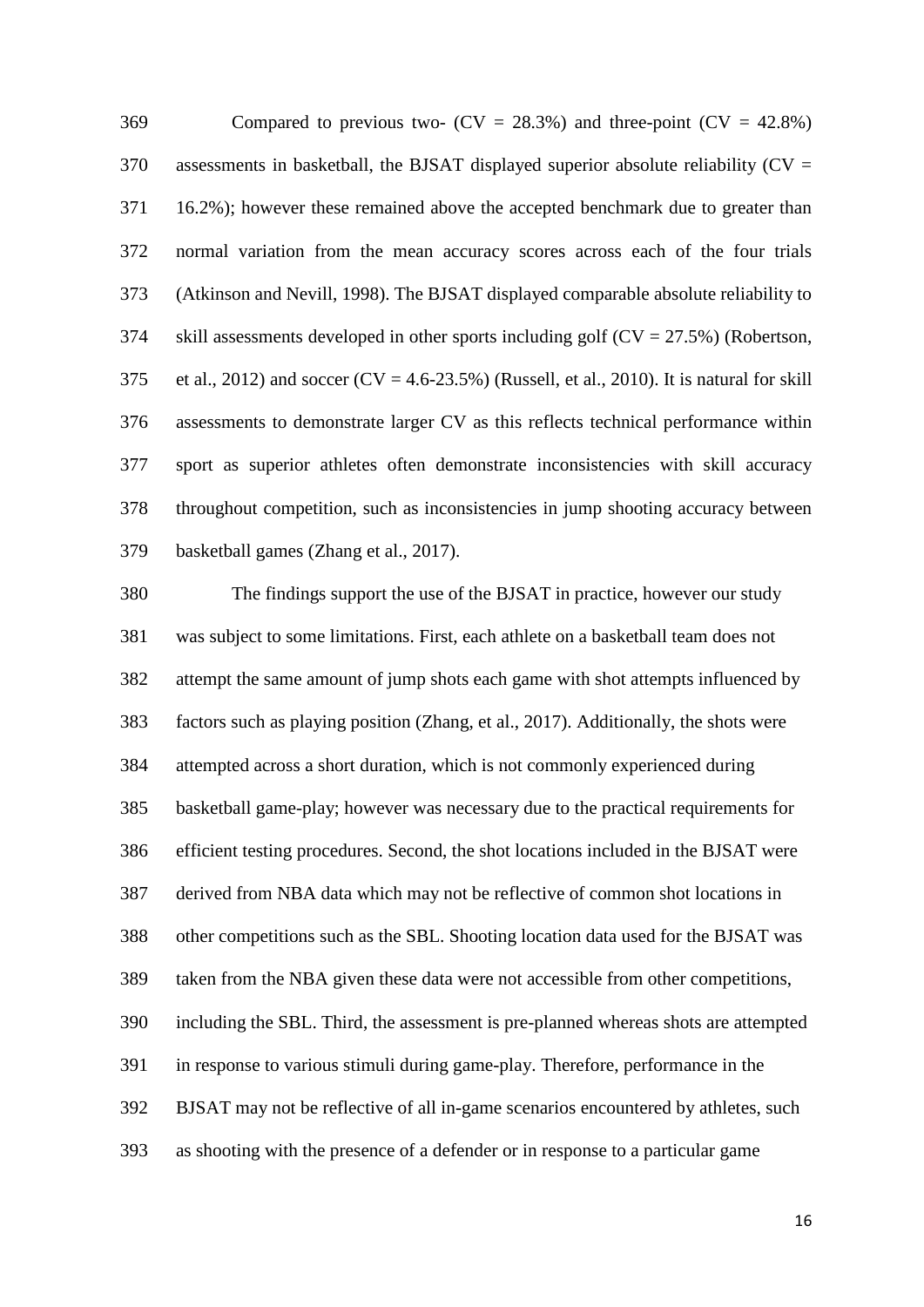situation. The BJSAT is pre-planned with a determined shot order to ensure consistent testing protocols for all athletes. Fourth, shooting performance in the BJSAT was not correlated with 2018 field goal percentage due to a lack of reliable match performance statistics. As a result, it is encouraged that future research examines the correlation between BJSAT and within competition shooting performance. Finally, our findings are indicative of male and female state-level basketball athletes and therefore may not be representative of other populations. Consequently, further research is encouraged confirming the validity and reliability of the BJSAT in athletes from teams competing at different playing levels and age groups. Further research is also recommended examining the effects of gender on shooting performance in the BJSAT in different playing levels.

 The BJSAT may be used by basketball coaches, strength and conditioning staff, sport scientists, and athletes as a tool to quantify and track intra-individual jump shooting accuracy. The BJSAT was unable to discriminate between playing level however was shown to be sensitive to shooting distance and reliable from the court locations and distances contained in the assessment, as shown by the *moderate* relative reliability outcomes. Absolute reliability of the BJSAT however was above the accepted benchmark while the mean TE was 2.2 across all four trials and the SWC was 1.6 (0.2) and 4.0 (0.5), therefore practitioners are encouraged to monitor the position of each athlete's score relative to other members of the team. Practitioners are also encouraged to utilise the BJSAT to evaluate jump shooting accuracy in playing levels who possesses more pronounced differences in shooting ability to observe whether the assessment can discriminate in this manner. These findings illustrate the BJSAT may be utilised in monitoring shooting accuracy from various game specific shooting locations and distances. Furthermore, the BJSAT can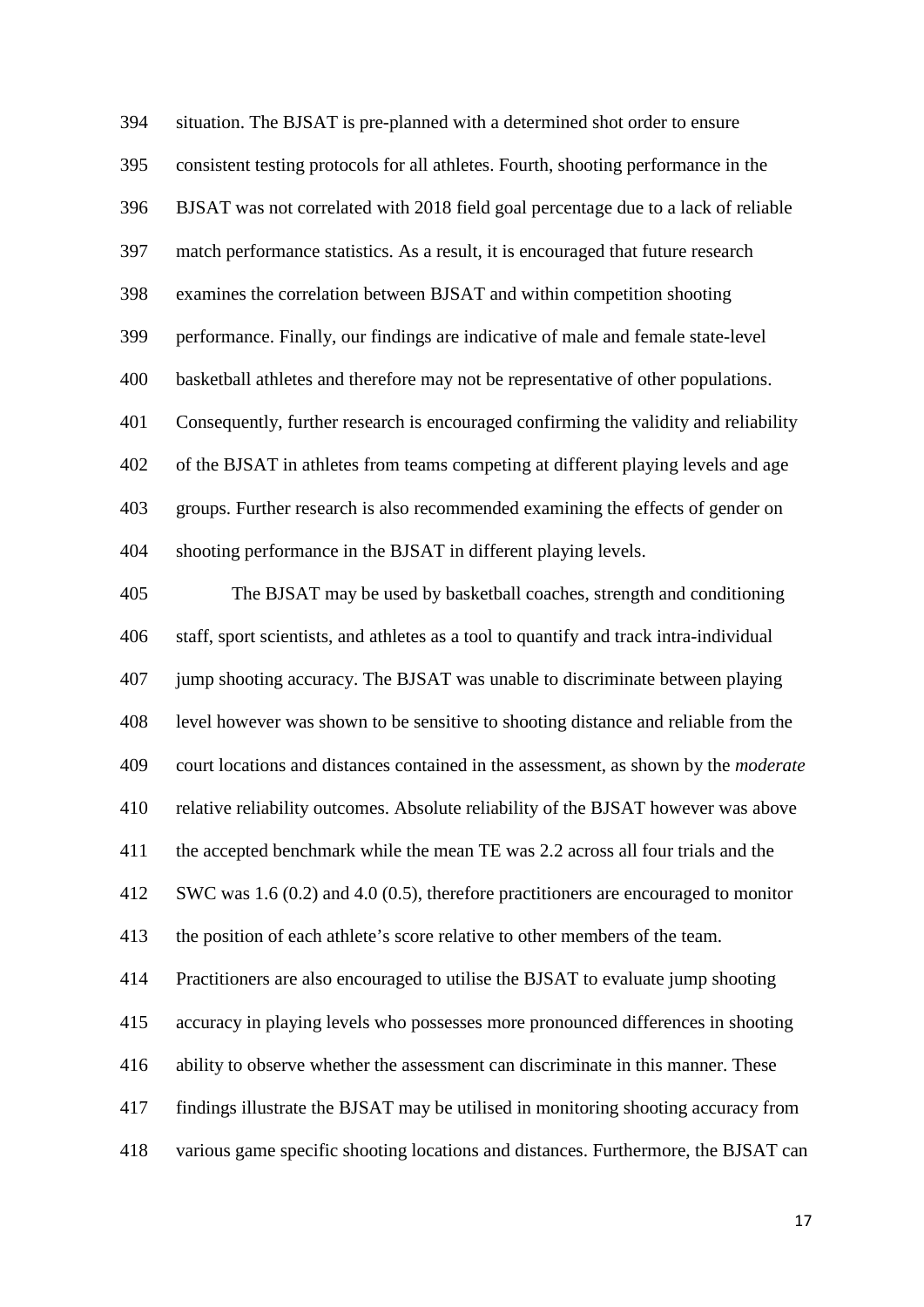- assist practitioners in reliably assessing shooting accuracy across different points in
- time such as for monitoring rehabilitation progress, assessing skill technique
- interventions and assisting in team selection.
- 

## **Conclusion**

| 424 | The BJSAT is a valid jump shooting accuracy test that is sensitive to                     |
|-----|-------------------------------------------------------------------------------------------|
| 425 | shooting distance with athletes demonstrating superior accuracy from two-point            |
| 426 | compared to three-point attempts. Meanwhile, the BJSAT detected trivial differences       |
| 427 | in jump shooting accuracy of athletes competing at different, but relatively              |
| 428 | homogeneous, playing levels describing the construct validity of the assessment. The      |
| 429 | BJSAT demonstrated acceptable relative reliability across multiple trials in              |
| 430 | basketball athletes of varying playing levels. As a result, practitioners can utilise the |
| 431 | BJSAT in monitoring jump shooting accuracy at progressive stages of a season for          |
| 432 | various purposes such as evaluating skill technique or rehabilitation interventions.      |
| 433 | Absolute reliability of the BJSAT however was above the accepted benchmark                |
| 434 | therefore practitioners are encouraged to monitor shooting accuracy performance of        |
| 435 | each athlete relative to other team members across a period of time.                      |
| 436 |                                                                                           |
| 437 | <b>Acknowledgements</b>                                                                   |
| 438 | The involvement of the coaches, athletes and staff of the teams involved in               |
| 439 | this study must be acknowledged.                                                          |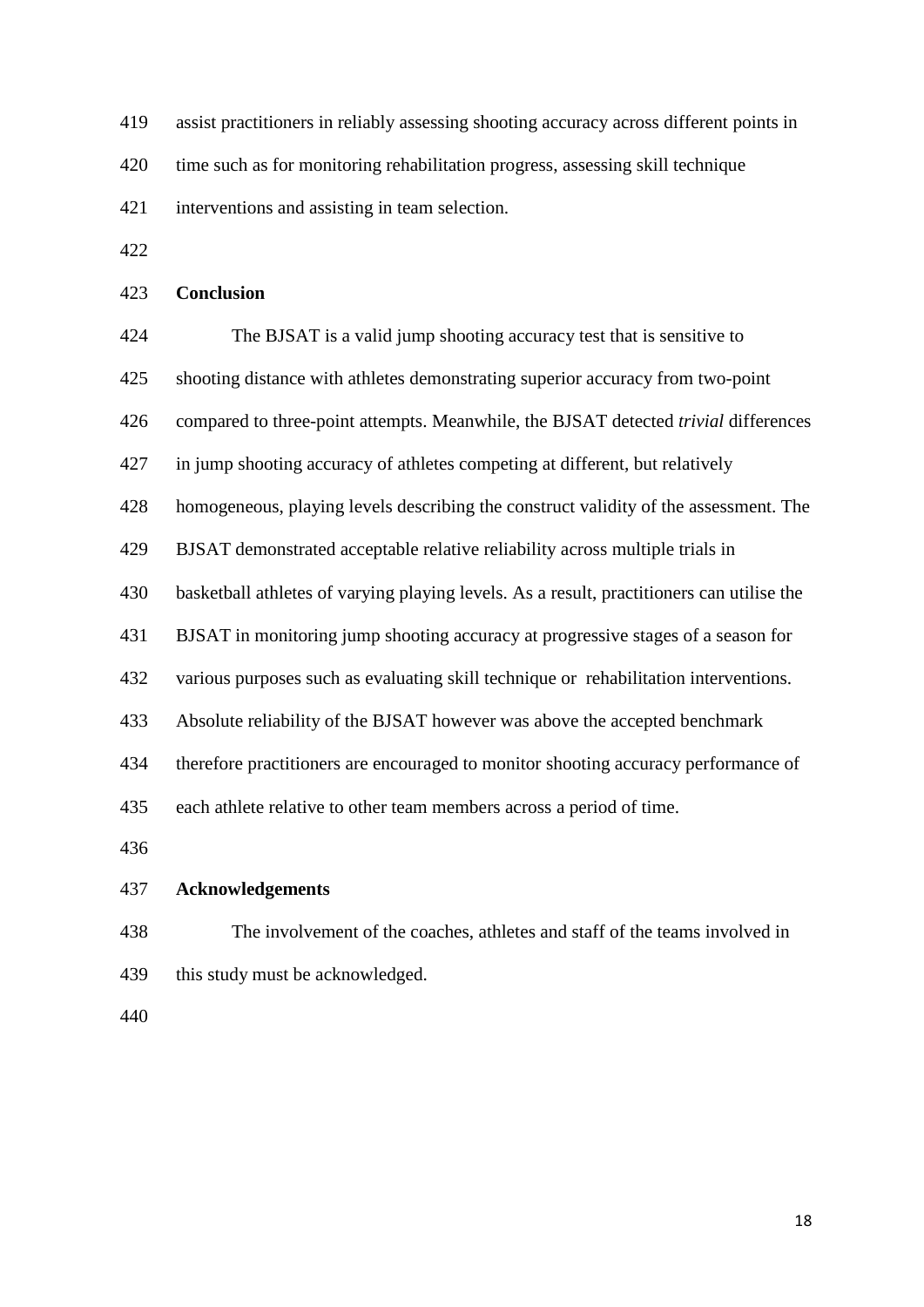## **References**

| 442 | Aandstad, A., & Simon, E. V. (2013). Reliability and validity of the soccer specific    |
|-----|-----------------------------------------------------------------------------------------|
| 443 | INTER field test. Journal of Sports Sciences, 31(13), 1383-1392.                        |
| 444 | Abdelkrim, N. B., Castagna, C., El Fazaa, S., & El Ati, J. (2010). The effect of        |
| 445 | players' standard and tactical strategy on game demands in men's basketball.            |
| 446 | Journal of Strength and Conditioning Research, 24(10), 2652-2662.                       |
| 447 | Abdelkrim, N. B., Chaouachi, A., Chamari, K., Chtara, M., & Castagna, C. (2010).        |
| 448 | Positional role and competitive level differences in elite level men's                  |
| 449 | basketball players. Journal of Strength and Conditioning Research, 24(5),               |
| 450 | 1346-1355.                                                                              |
| 451 | Atkinson, G., & Nevill, A. M. (1998). Statistical methods for assessing measurement     |
| 452 | error (reliability) in variables relevant to sports medicine. Sports Medicine,          |
| 453 | 26(4), 217-238.                                                                         |
| 454 | Beshai, P. (2014). Buckets: Basketball shot visualisation. University of British        |
| 455 | Columbia. Retrieved from                                                                |
| 456 | https://pdfs.semanticscholar.org/8413/cc6a30ce8813a60bb85a1d039bc5ad70                  |
| 457 | e39a.pdf                                                                                |
| 458 | Cohen, J. (1992). A power primer. <i>Psychological Bulletin</i> , 112(1), 155-159.      |
| 459 | Erculj, F., & Strumbelj, E. (2015). Basketball shot types and shot success in different |
| 460 | levels of competitive basketball. PLoS One, 10(6), 1-14.                                |
| 461 | Erculj, F., & Supej, M. $(2009)$ . Impact of fatigue on the position of the release arm |
| 462 | and shoulder girdle over a longer shooting distance for an elite basketball             |
| 463 | player. Journal of Strength and Conditioning Research, 23(3), 1029-1036.                |
|     |                                                                                         |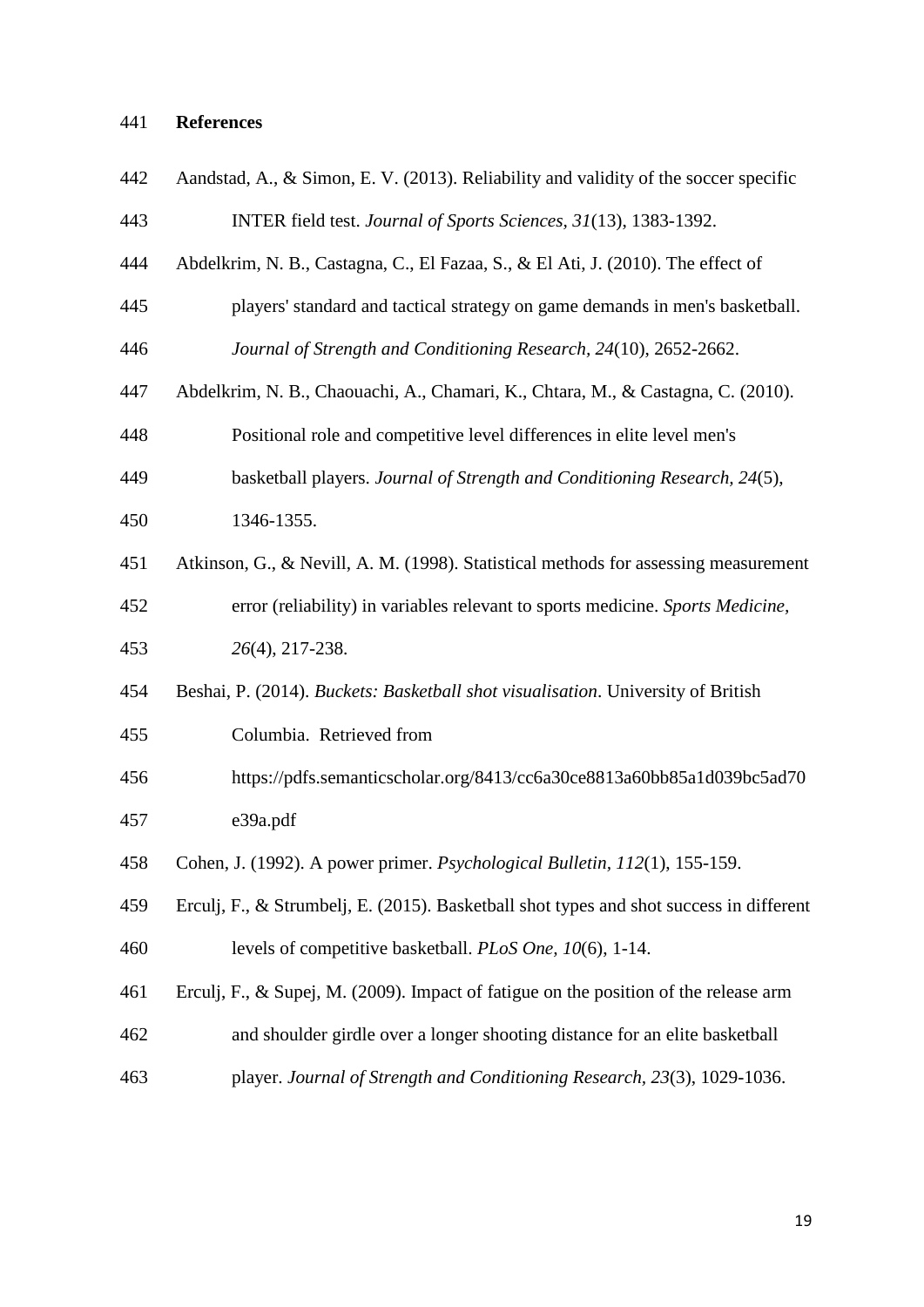| 464 | Gomez, M. A., Gasperi, L., & Lupo, C. (2017). Performance analysis of game           |
|-----|--------------------------------------------------------------------------------------|
| 465 | dynamics during the 4th game quarter of NBA close games. International               |
| 466 | Journal of Performance Analysis in Sport, 16(1), 249-263.                            |
| 467 | Ibáñez, S. J., Sampaio, J., Feu, S., Lorenzo, A., Gómez, M. A., & Ortega, E. (2008). |
| 468 | Basketball game-related statistics that discriminate between teams' season-          |
| 469 | long success. European Journal of Sport Science, 8(6), 369-372.                      |
| 470 | Kinc, F. (2008). An intensive combined training program modulates physical,          |
| 471 | physiological, biomotoric, and technical parameters in women basketball              |
| 472 | players. Journal of Strength and Conditioning Research, 22(6), 1769-1778.            |
| 473 | Koo, T. K., & Li, M. Y. (2016). A guideline of selecting and reporting intraclass    |
| 474 | correlation coefficients for reliability research. Journal of Chiropratic            |
| 475 | Medicine, 15(2), 155-163.                                                            |
| 476 | Lorenzo, A., Gomez, M. A., Ortega, E., Ibanez, S. J., & Sampaio, J. (2010). Game     |
| 477 | related statistics which discriminate between winning and losing under-16            |
| 478 | male basketball games. Journal of Sports Science and Medicine, 9(4), 664-            |
| 479 | 668.                                                                                 |
| 480 | Melnick, M. J. (2001). Relationship between team assists and win-loss record in the  |
| 481 | National Basketball Association. Perceptual and Motor Skills, 92(2), 595-            |
| 482 | 602.                                                                                 |
| 483 | Okazaki, V. H., & Rodacki, A. L. (2012). Increased distance of shooting on           |
| 484 | basketball jump shot. Journal of Sports Sciene and Medicine, 11(2), 231-             |
| 485 | 237.                                                                                 |
| 486 | Özmen, M. U. (2016). Marginal contribution of game statistics to probability of      |
| 487 | winning at different levels of competition in basketball: Evidence from the          |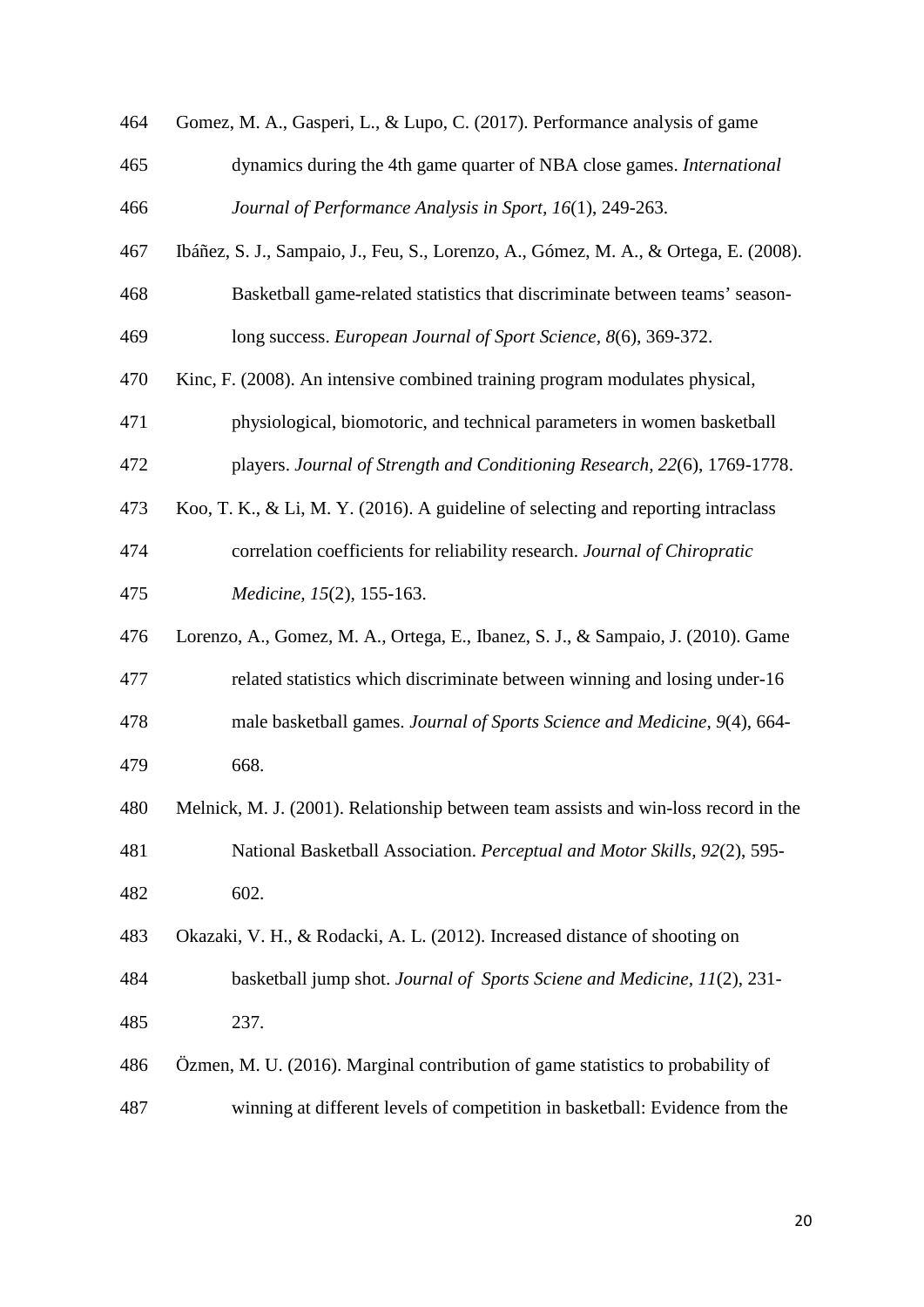Euroleague. *International Journal of Sports Science and Coaching, 11*(1),

98-107.

- Pojskić, H., Šeparović, V., Muratović, M., & Užičanin, E. (2014). The relationship between physical fitness and shooting accuracy of professional basketball players. *Motriz: Revista de Educação Física, 20*(4), 408-417.
- Pojskic, H., Separovic, V., & Uzicanin, E. (2011). Reliability and factorial validity
- of basketball shooting accuracy tests. *Sport Scientific and Practical Aspects, 8*(1), 25-32.
- Pojskic, H., Sisic, N., Separovic, V., & Sekulic, D. (2017). Association between
- conditioning capacities and shooting performance in professional basketball
- players: An analysis of stationary and dynamic shooting skills. *Journal of Strength and Conditioning Research, 32*(7), 1981-1992.
- Read, P. J., Hughes, J., Stewart, P., Chavda, S., Bishop, C., Edwards, M., & Turner,
- A. N. (2014). A needs analysis and field-based testing battery for basketball. *Strength and Conditioning Journal, 36*(3), 13-20.
- Robertson, S. J., Burnett, A. F., & Cochrane, J. (2014). Tests examining skill
- outcomes in sport: A systematic review of measurement properties and
- feasibility. *Sports Medicine, 44*(4), 501-518.
- Robertson, S. J., Burnett, A. F., Newton, R. U., & Knight, P. W. (2012).
- Development of the Nine-Ball Skills Test to discriminate elite and high-level amateur golfers. *Journal of Sports Sciences, 30*(5), 431-437.
- Russell, M., Benton, D., & Kingsley, M. (2010). Reliability and construct validity of
- soccer skills tests that measure passing, shooting, and dribbling. *Journal of*
- *Sports Sciences, 28*(13), 1399-1408.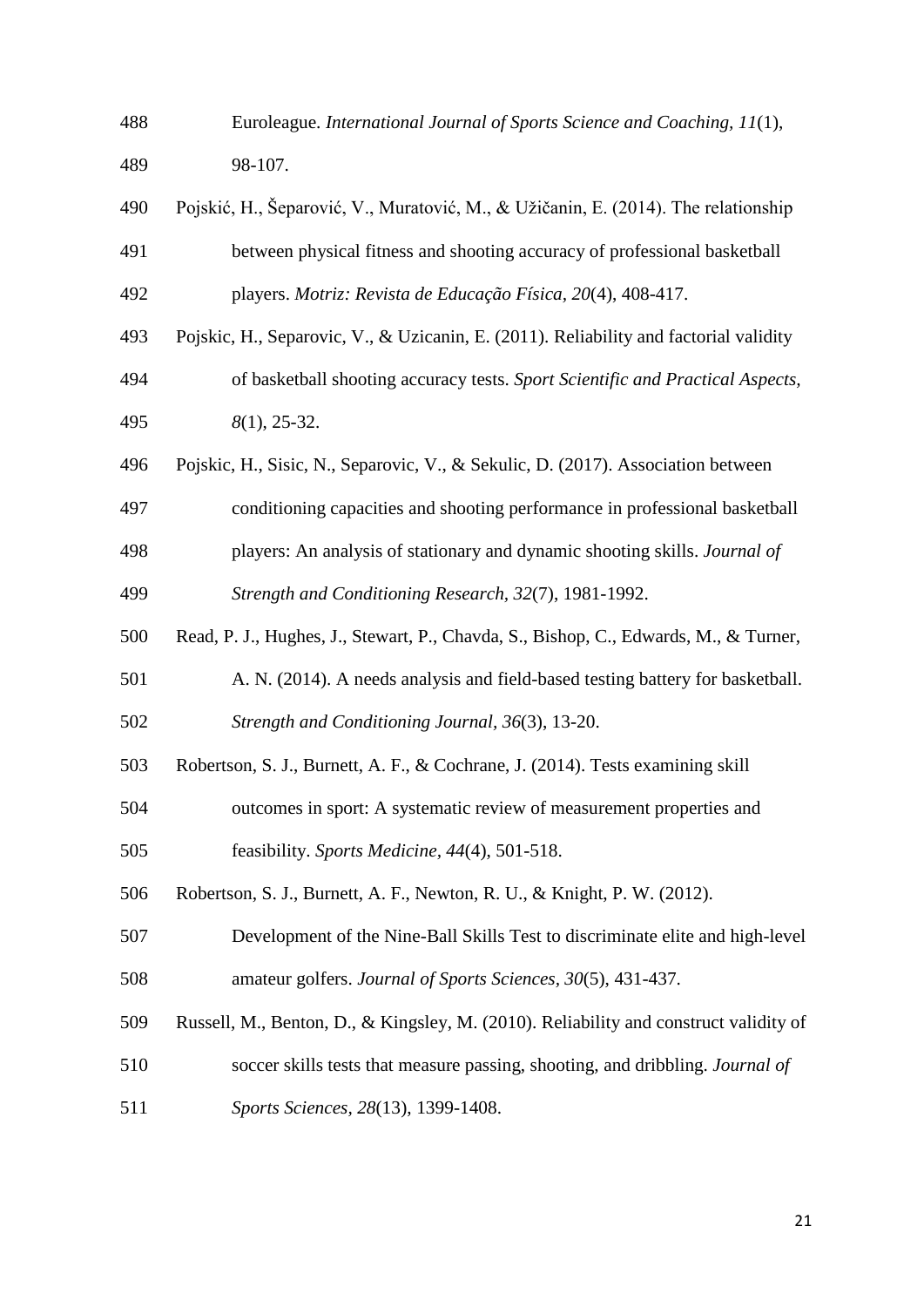| 512 | Sampaio, J., Godoy, S. I., & Feu, S. (2004). Discriminative power of basketball       |
|-----|---------------------------------------------------------------------------------------|
| 513 | game-related statistics by level of competition and sex. Perceptual and Motor         |
| 514 | Skills, 99(3), 1231-1238.                                                             |
| 515 | Scanlan, A. T., Dascombe, B. J., Reaburn, P., & Dalbo, V. J. (2012). The              |
| 516 | physiological and activity demands experienced by Australian female                   |
| 517 | basketball players during competition. Journal of Science and Medicine in             |
| 518 | Sport, 15(4), 341-347.                                                                |
| 519 | Scanlan, A. T., Dascombe, B. J., & Reaburn, P. R. (2012). The construct and           |
| 520 | longitudinal validity of the Basketball Exercise Simulation Test. Journal of          |
| 521 | Strength and Conditioning Research, 26(2), 523-530.                                   |
| 522 | Slawinski, J., Louis, J., Poli, J., Tiollier, E., Khazoom, C., & Dinu, D. (2018). The |
| 523 | effects of repeated sprints on the kinematics of 3 point shooting in basketball.      |
| 524 | Journal of Human Kinetics, 62(1), 1-11.                                               |
| 525 | Strand, B. N., & Wilson, R. (1993). Assessing sport skills Champaign, IL: Human       |
| 526 | Kinetics.                                                                             |
| 527 | Sunderland, C., Cooke, K., Milne, H., & Nevill, M. (2006). The reliability and        |
| 528 | validity of a field hockey skill test. International Journal of Sports Medicine,      |
| 529 | 27(5), 395-400.                                                                       |
| 530 | Thakur, T. S., & Mahesh, C. (2016). Enhancement in shooting ability of basketball     |
| 531 | players through meditation. Research Journal of Physical Education                    |
| 532 | Sciences, 4(4), 1-4.                                                                  |
| 533 | Torres-Unda, J., Zarrazquin, I., Gil, J., Ruiz, F., Irazusta, A., Kortajarena, M.,    |
| 534 | Irazusta, J. (2013). Anthropometric, physiological and maturational                   |
| 535 | characteristics in selected elite and non-elite male adolescent basketball            |
| 536 | players. Journal of Sports Sciences, 31(2), 196-203.                                  |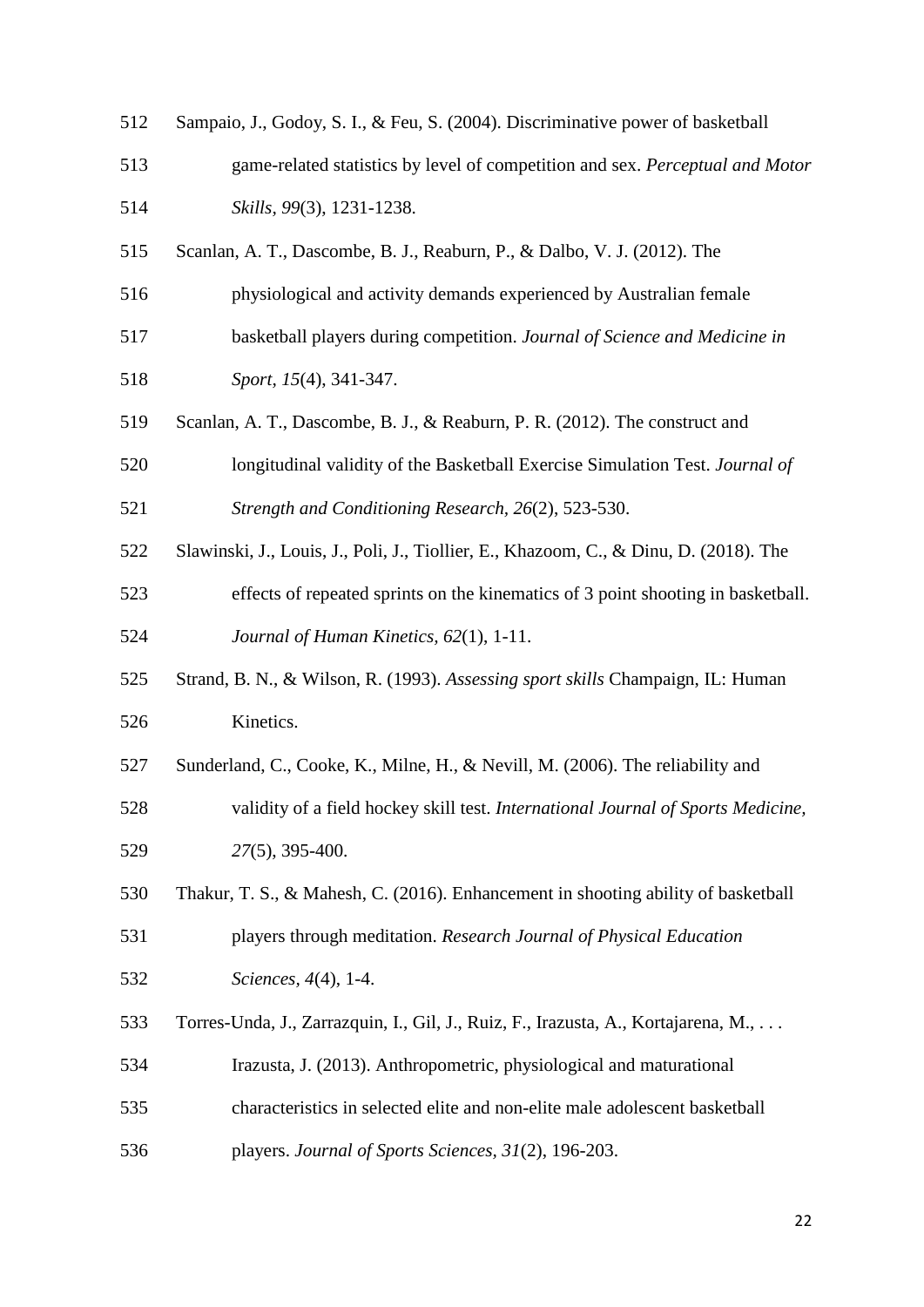| 537 | Vernadakis, N., Antoniou, P., Zetou, E., & Kioumourtzoglou, E. (2004). Comparison        |
|-----|------------------------------------------------------------------------------------------|
| 538 | of three different instructional methods on teaching the skill of shooting in            |
| 539 | basketball. Journal of Human Movement Studies, 46(1), 421-440.                           |
| 540 | Weir, J. P. (2005). Quantifying test retest reliability using the intraclass correlation |
| 541 | coefficient and the SEM. Journal of Strength and Conditioning Research,                  |
| 542 | 19(1), 231-240.                                                                          |
| 543 | Woods, T. E., Raynor, J. A., Bruce, L., & McDonald, Z. (2015). The use of skill          |
| 544 | tests to predict status in junior Australian football. Journal of Sports                 |
| 545 | Sciences, 33(11), 1132-1140.                                                             |
| 546 | Zhang, S., Lorenzo, A., Gómez, M., Liu, H., Gonçalves, B., & Sampaio, J. (2017).         |
| 547 | Players' technical and physical performance profiles and game-to-game                    |
| 548 | variation in NBA. International Journal of Performance Analysis in Sport,                |
| 549 | $17(4)$ , 466-483.                                                                       |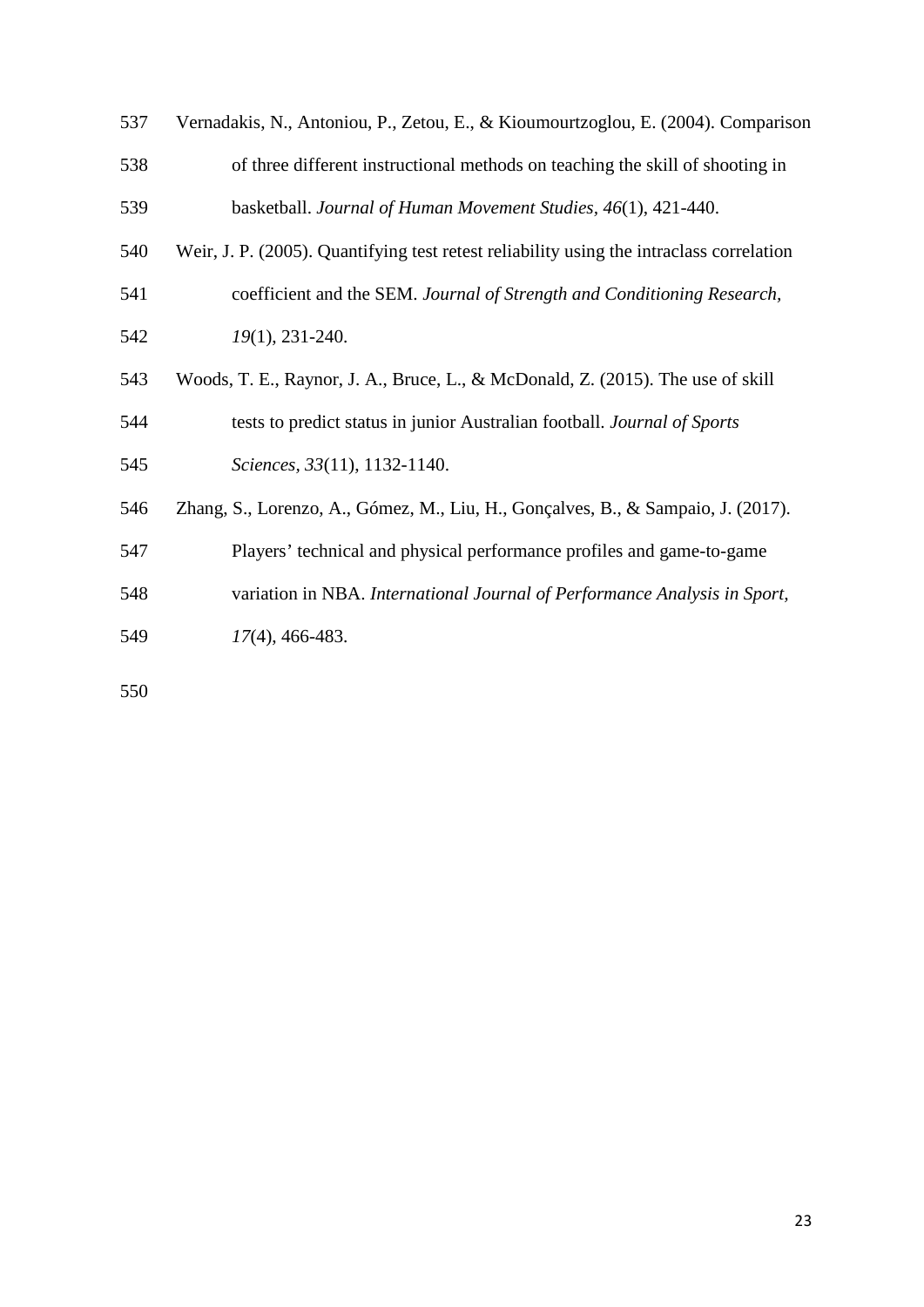**Table 1**. Scoring criteria for the Basketball Jump Shooting Accuracy Test.

| <b>Score</b>     | <b>Description</b>                                                                                 |
|------------------|----------------------------------------------------------------------------------------------------|
| 3                | Basketball travels through the basket without touching the rim or backboard.                       |
| 2                | Basketball makes contact with the rim or backboard before travelling through the basket.           |
|                  | Basketball makes contact with the rim or backboard but does not travel through the basket.         |
| $\boldsymbol{0}$ | Basketball does not make contact with the rim or backboard and does not travel through the basket. |
| 551              |                                                                                                    |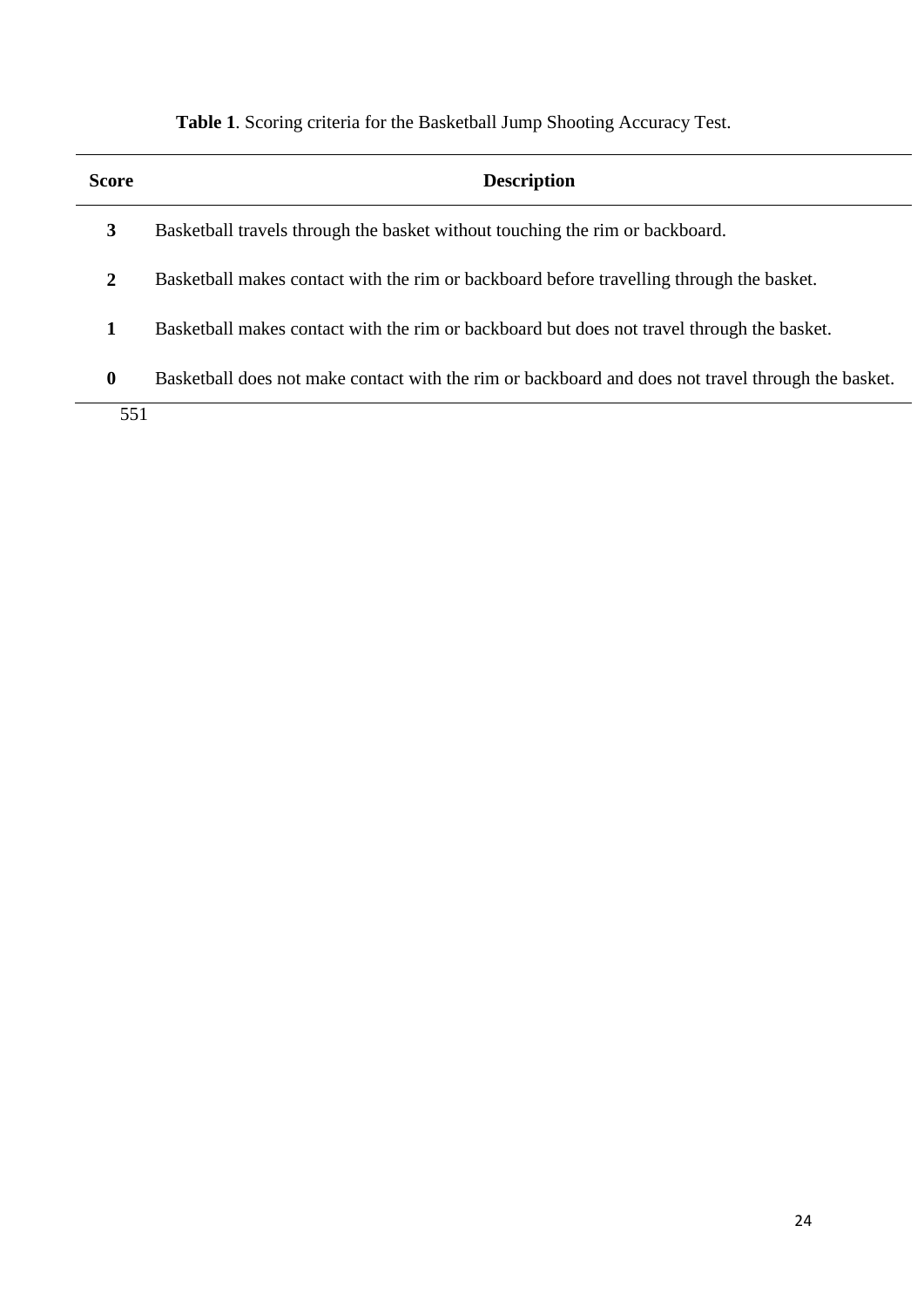**Table 2.** The mean ± standard deviation score and reliability statistics across four trials of the Basketball Jump Shooting Accuracy Test (BJSAT), according to playing level and shooting distance.

| Group                    | $\mathbf n$ | <b>BJSAT</b> score |                |                |                |                | <b>Reliability statistics</b> |                  |        |
|--------------------------|-------------|--------------------|----------------|----------------|----------------|----------------|-------------------------------|------------------|--------|
|                          |             | Trial 1            | Trial 2        | Trial 3        | Trial 4        | Total          | $ICC$ (95% CI)                | $\boldsymbol{p}$ | $CV\%$ |
|                          |             |                    |                |                |                |                |                               |                  |        |
| Athlete group            |             |                    |                |                |                |                |                               |                  |        |
| All Athletes             | 41          | $10.9 \pm 2.6$     | $12.7 \pm 3.0$ | $12.7 \pm 2.5$ | $12.5 \pm 2.7$ | $48.8 \pm 7.9$ | $0.71(0.53-0.83)$             | $< 0.01*$        | 16.2   |
| <b>SBL</b>               | 30          | $10.9 \pm 2.7$     | $13.0 \pm 3.1$ | $12.6 \pm 2.7$ | $12.6 \pm 2.6$ | $49.1 \pm 8.6$ | $0.78(0.61-0.88)$             | $< 0.01*$        | 17.5   |
| <b>SBL</b> Division<br>I | 11          | $11.0 \pm 2.1$     | $11.8 \pm 2.7$ | $12.8 \pm 2.0$ | $12.4 \pm 3.1$ | $48.0 \pm 5.8$ | $0.31(-0.72-$<br>(0.79)       | 0.20             | 12.1   |
| Shot distance            |             |                    |                |                |                |                |                               |                  |        |
| Two-point                | 41          | $6.0 \pm 1.6$      | $6.9 \pm 2.0$  | $6.9 \pm 2.1$  | $7.0 \pm 1.7$  | $26.8 \pm 5.3$ | $0.68(0.48-0.81)$             | $< 0.01*$        | 19.8   |
| Three-point              | 41          | $4.9 \pm 1.7$      | $5.8 \pm 1.7$  | $5.8 \pm 1.4$  | $5.7 \pm 1.8$  | $22.0 \pm 4.4$ | $0.58(0.33-0.76)$             | $< 0.01*$        | 20.0   |

*Note*: SBL = State Basketball League; ICC = intraclass correlation coefficient; CI =

confidence intervals; CV = coefficient of variation; \* indicates statistical significance.